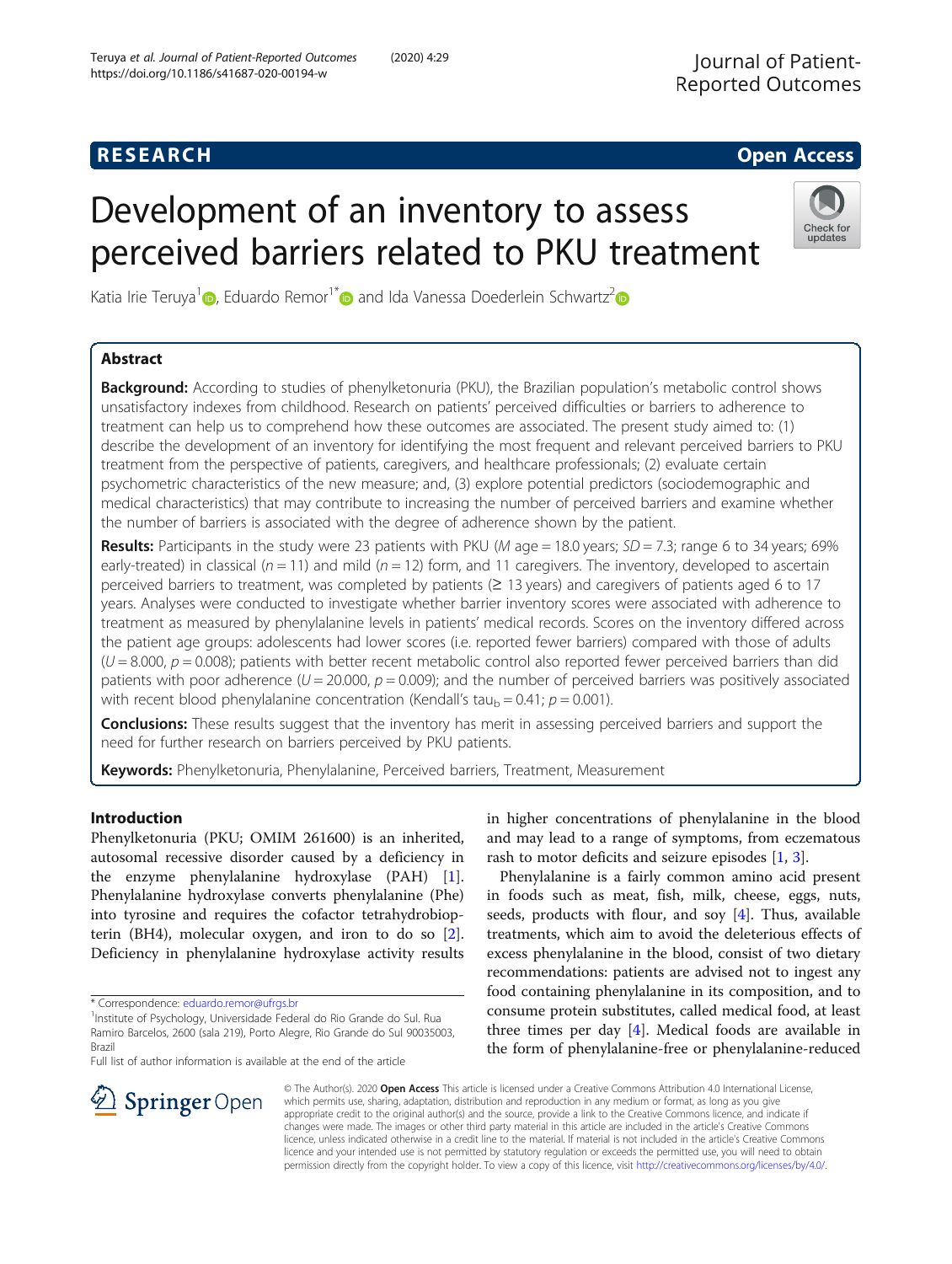nutritionally complete drink mix powders that contain energy, amino acids, and vitamins [\[5](#page-13-0)].

Examining adherence rates to PKU treatment reveals a recurring finding in studies conducted in different years and countries: an increase in non-adherence as patients become older [\[6](#page-13-0)–[11\]](#page-13-0). For example, a UK study from 2004 showed that on average 17% of children had above the recommended range of plasma Phe, increasing to 75% when the patient was 20 years old  $[11]$  $[11]$ . In 2017, a study conducted in the US showed a similar relationship between rates of non-adherence among children (12% in patients of 0–4 years of age) and adult patients (67% showed Phe levels higher than the target values) [\[8](#page-13-0)].

Unlike many countries, non-adherence among Brazilian phenylketonuria patients is a phenomenon that is not restricted to a specific age group, nor is it related to the transition from childhood to adulthood. According to the few studies carried out in Brazil, adherence rates already present unsatisfactory indexes during patients' childhood. One study found that 77.4% of patients under 13 years of age had blood phenylalanine levels above treatment goals [[12\]](#page-13-0). In another survey of patients aged six to 18 years, the non-adherence rate was 68.6% [[13\]](#page-13-0).

Several aspects have been mentioned as potential contributors to these rates of adherence: social pressures that hinder the integration of the individual with PKU into society, a lack of time to adjust to dietary requirements, financial burden as a result of the high cost of special foods, unfamiliarity with phenylalanine levels in foods, poor adherence to protein substitutes, conflicting ideologies about illness and treatment, poor healthcare professional/career/patient relationships, family culture, poor social and/or family support, lack of symptoms, and negative attitudes toward the condition or dietary treatment, among others [\[14](#page-13-0)–[16\]](#page-13-0).

Studies of decision-making processes concerning health behavior have mentioned the influence of an individual's perception of barriers to achieving a goal as being relevant [[17\]](#page-13-0). Under conditions as diverse as pain management [\[18,](#page-13-0) [19](#page-13-0)], physical mobility [[20](#page-13-0)], breast selfexamination [\[21](#page-13-0)], diabetes [\[22\]](#page-13-0), cystic fibrosis [\[23\]](#page-13-0), human papillomavirus vaccination [\[17](#page-13-0)], hypertension [\[24](#page-13-0)], mammography screening  $[25]$  $[25]$ , HIV infection  $[26]$  $[26]$  $[26]$ , and hemophilia [[27\]](#page-13-0), it has been observed that individual experiences and decisions are influenced by perceived barriers, affecting their adherence to treatment in the case of chronic diseases.

In the 1970s, perceived barriers were already being pointed out as an important factor that could influence health outcomes, as suggested by the Health Belief Model (HBM) [[28\]](#page-13-0). Financial burden, inconvenience, pain, and feelings of embarrassment could all be considered costs, and all costs perceived by an individual can be seen as barriers if they reduce the likelihood of that individual adopting a habit. Moreover, individual factors—such as demographic (e.g. age, sex, ethnicity), psychosocial (e.g. personality, peer pressure), and structural (e.g. knowledge about the disease, time of living with diagnosis) variables [[29\]](#page-13-0)—can turn an event into a barrier to healthy behavior. Becker et al. [\[20\]](#page-13-0) have also mentioned the relevance of a comprehensive approach when studying such difficulties in a given population.

Assessment tools for the perceived barriers construct have already been proposed for health conditions such as melanoma [\[30\]](#page-13-0), heart failure [[31](#page-13-0)], diabetes [\[32](#page-13-0)], and HIV infection [[33\]](#page-13-0). However, to the best of our knowledge there is no such measure for phenylketonuria. For this reason, based on evidence about the influence of perceived barriers on health decisions in other contexts, we believe that the development of structured forms of evaluation for this construct can help to advance knowledge in the field of adherence to phenylketonuria treatment too. Furthermore, such a tool could be used to assess whether perceived barriers vary according to certain individual characteristics, such as age, sex, parental education, and/or others and, therefore, whether certain groups are more susceptible to experiencing more barriers to treatment.

The present study aimed to: (1) describe the development of an inventory for identifying the most frequent and relevant perceived barriers to PKU treatment from the perspective of patients, caregivers, and healthcare professionals; (2) evaluate certain psychometric characteristics of the new measure; and, (3) explore potential predictors (sociodemographic and medical characteristics) that may contribute to increasing the number of perceived barriers and examine whether the number of barriers is associated with the degree of adherence shown by the patient.

#### Methods

Initial development of the phenylketonuria perceived barriers to treatment inventory Step 1. Item construction and development

(a). Literature review: In order to identify experiences relating to phenylketonuria treatment, a literature review was performed by searching the electronic databases PsycInfo, Medline, Scielo, and IndexPsi. A time period was not specified because of the rare incidence of the disease in the population [\[3\]](#page-12-0). Key words "phenylketonuria" and "adherence" were used as a first step in the search, but articles were chosen only if they contained content about the experiences of patients and their families in relation to the condition and its treatment (see references reviewed at Table [1](#page-2-0)). An iterative approach was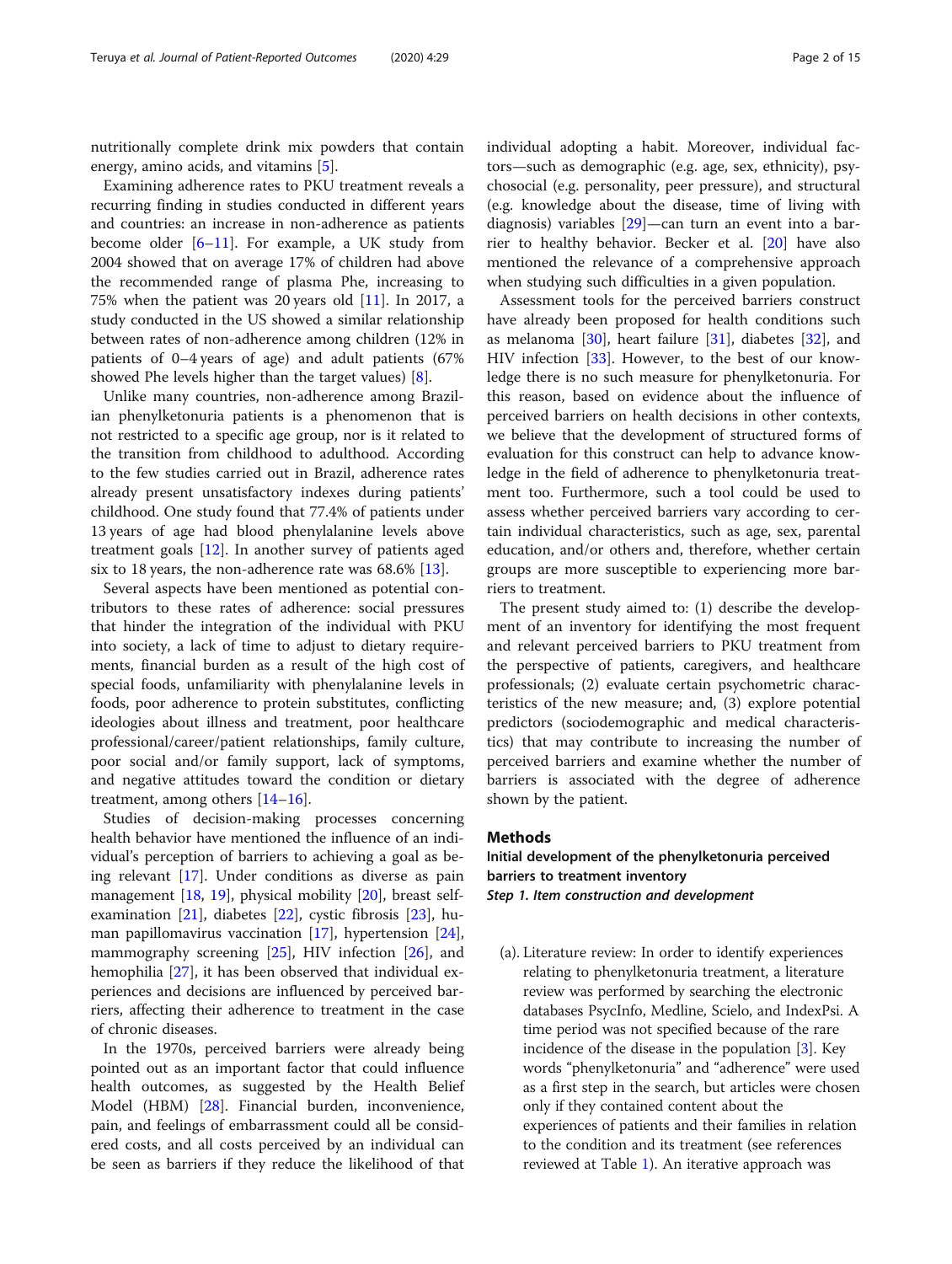<span id="page-2-0"></span>

|  |  |  |  | <b>Table 1</b> Articles chosen from the literature to quide the questionnaire item construction |  |
|--|--|--|--|-------------------------------------------------------------------------------------------------|--|
|  |  |  |  |                                                                                                 |  |

| Authors (year of<br>publication)  | Article's title                                                                                    | Journal, vol., pages                                           |
|-----------------------------------|----------------------------------------------------------------------------------------------------|----------------------------------------------------------------|
| Bik-Multanowski                   | Quality of life in noncompliant adults with phenylketonuria after resumption of the                | Journal of Inherited Metabolic Disease.                        |
| et al. (2008) [34]                | diet.                                                                                              | 31, 415-418.                                                   |
| Bilginsoy et al.<br>$(2005)$ [35] | Living with phenylketonuria: Perspectives of patients and their families.                          | Journal of Inherited Metabolic Disease.<br>28.639-649.         |
| Bosch et al. (2015)               | Assessment of the impact of phenylketonuria and its treatment on quality of life of                | Orphanet Journal of Rare Diseases, 10,                         |
| [36]                              | patients and parents from seven European countries.                                                | $80 - 94$                                                      |
| Di Ciommo et al.                  | Living with Phenylketonuria from the point of view of children, adolescents, and young             | Journal of Developmental and                                   |
| $(2012)$ [37]                     | adults: a qualitative study.                                                                       | Behavioral Pediatrics, 33, 229-235.                            |
| Diesen et al. (2015)              | Betwixt and between being healthy and ill: the stigma experienced by young adults                  | Scandinavian Journal of Disability                             |
| $[38]$                            | with phenylketonuria.                                                                              | Research, 17, 321-334.                                         |
| levers-Landis et al.              | Situational analysis of dietary challenges of the treatment regimen for children and               | Developmental and Behavioral                                   |
| $(2005)$ [39]                     | adolescents with phenylketonuria and their primary caregivers.                                     | Pediatrics, 26, 186-193.                                       |
| Kemper et al.<br>$(2010)$ [40]    | Perspectives on Dietary Adherence among Women with Inborn Errors of Metabolism.                    | Journal of American Dietetic<br>Association, 110, 247-252      |
| MacDonald et al.<br>$(2010)$ [15] | The reality of dietary compliance in the management of phenylketonuria.                            | Journal of Inherited Metabolic Disease,<br>33, 665-670.        |
| MacDonald et al.                  | Adherence Issues in Inherited Metabolic Disorders Treated by Low Natural Protein                   | Annals of Nutrition and Metabolism,                            |
| $(2012)$ [14]                     | Diets.                                                                                             | 61, 289-295.                                                   |
| Sharman et al.<br>$(2013)$ [41]   | Qualitative Analysis of Factors Affecting Adherence to the Phenylketonuria Diet in<br>Adolescents. | Clinical Nurse Specialist, 27, 205-210.                        |
| Vegni et al. (2009)               | How individuals with phenylketonuria experience their illness: an age-related qualitative          | Child: care, health and development,                           |
| $[42]$                            | study.                                                                                             | 36, 539-548.                                                   |
| Vieira et al. (2015)<br>$[12]$    | Adherence to Treatment of Phenylketonuria: A Study in Southern Brazilian Patients.                 | Journal of Inborn Errors of Metabolism<br>& Screening, 3, 1-7. |

Table 2 The five dimensions of adherence and topics related to PKU treatment according to literature

| WHO Adherence Dimensions                    | Topics (reference)                                                                    |  |  |
|---------------------------------------------|---------------------------------------------------------------------------------------|--|--|
| Social/Economic-related factors             | Poor social or family support; family skills and dynamics [15, 40, 44]                |  |  |
| Health care team and system-related factors | Poor access to the health system [15]                                                 |  |  |
|                                             | Failure in receiving medication from public sources [12]                              |  |  |
|                                             | Feeling of detachment in relation to the medical staff [42]                           |  |  |
| Condition-related factors                   | Lack of perceived disease symptoms [15, 40]                                           |  |  |
|                                             | Dealing with diagnosis as a potential risk and not as an established disease [37, 38] |  |  |
| Therapy-related factors                     | Time constraints to prepare meals [15, 35, 41]                                        |  |  |
|                                             | Difficult in preparing adequate, varied and nutritious meals [15, 34]                 |  |  |
|                                             | Difficulties about what to order from the menu when eating out [15, 39]               |  |  |
|                                             | Low palatability of medical food [14, 36, 39, 40]                                     |  |  |
|                                             | High level of dietary restrictions [12]                                               |  |  |
| Patient-related factors                     | Lack of ability to cope with food temptation [36, 40, 41]                             |  |  |
|                                             | Fear of being treated differently by others, fear of stigma [15, 36, 38, 40]          |  |  |
|                                             | Feeling ashamed to talk about diagnosis with others [41]                              |  |  |
|                                             | Restriction on social life [35, 36]                                                   |  |  |
|                                             | Poor knowledge about the disease [15, 39]                                             |  |  |
|                                             | Poor knowledge about the treatment [15]                                               |  |  |
|                                             | Lack of motivation to follow the treatment [15]                                       |  |  |
|                                             | Denial of condition [15]                                                              |  |  |
|                                             | Lack of conviction that poor compliance will have adverse effects [15]                |  |  |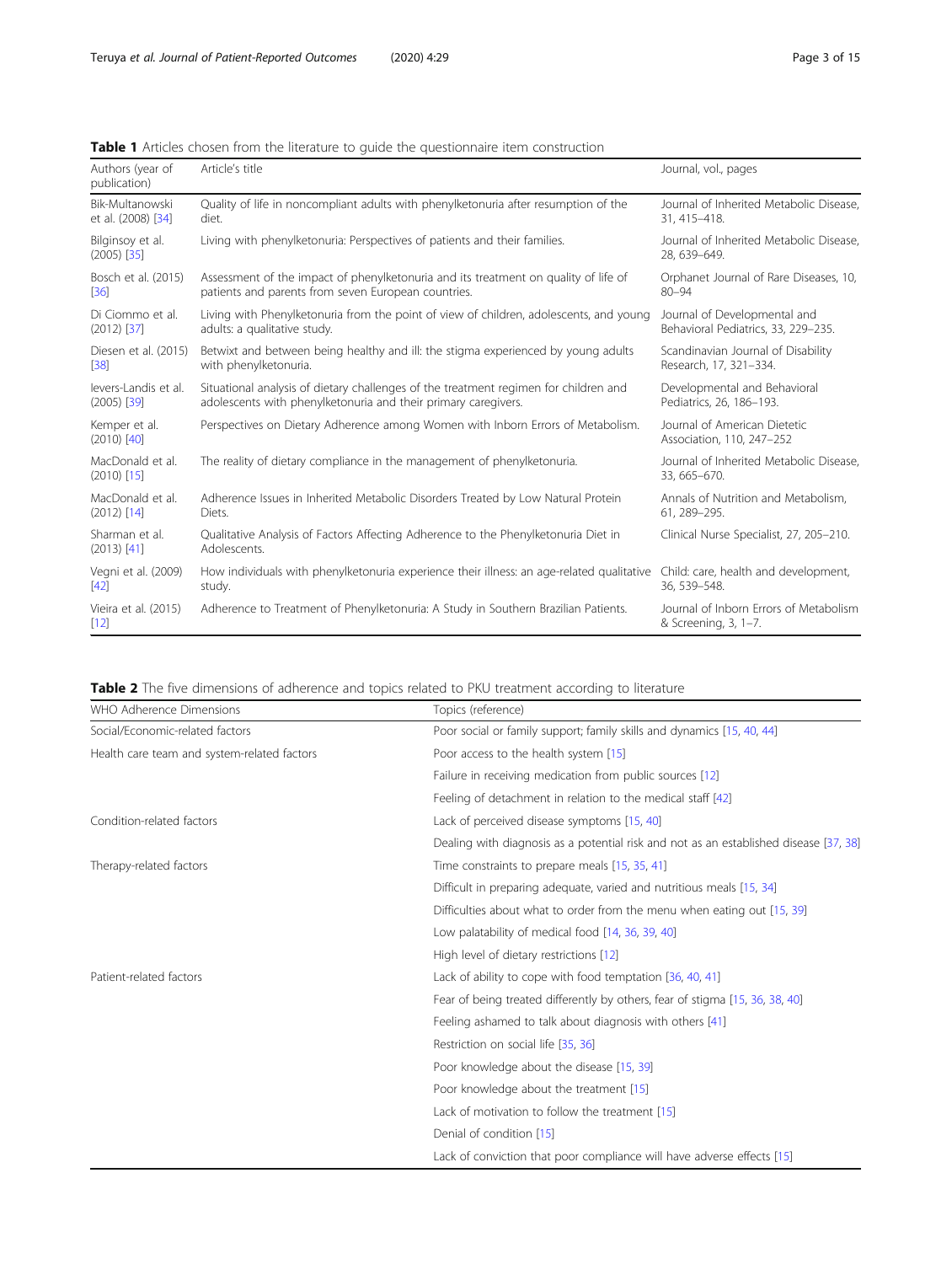used, and when new references failed to provide further relevant information the review was concluded.

- (b).Qualitatively, the articles' contents were collected, classified, rephrased, and labeled into topics according to five interacting dimensions that according to World Health Organization can affect adherence behavior [[43\]](#page-14-0). Each of the five dimensions—Social/economic factors, Healthcare team and system-related factors, Condition-related factors, Therapy-related factors, and Patient-related factors—was represented by one or more topics (see Table [2\)](#page-2-0).
- (c). Lastly, each topic was translated into a sentence reflecting the patient's or caregiver's point of view (e.g. "Difficulties about what to order from the menu when eating out" was represented by the item: "I get a little confused when I go to a restaurant. I do not know what I can order."). A topic could be represented by one or more items, with the result that 27 items were developed for inclusion in the initial version of the inventory.

#### Step 2. Content and face validity

The second step involved the assessment of items by experts. Three phenylketonuria specialists (i.e. a physician, a nurse, and a nutritionist) were invited to help with the inventory's construction, providing suggestions on items' relevance and clarity. Fifteen of the 27 items achieved 100% agreement among these experts in terms of content relevance, nine items were viewed as relevant by two of the specialists, and three items were considered relevant by one. No item was considered irrelevant by all three experts, so no item was removed from the initial version of the inventory. Seven items achieved 100% agreement among the experts in terms of clarity and therefore remained unchanged. Fifteen items that did not achieve 100% agreement among the experts were modified. Modifications were made based on the contributions of the experts and researchers. Five items remained in their original form because the researchers were unable to come up with satisfactory rewording and because of the exploratory nature of the study it was decided to retain them. Although, no patients were consulted during this phase because of the limited number of participants available, during data collection phase the inventory included an open ended question allowing the participant to add a particular perceived barrier to

treatment that was not listed in the inventory (see supplementary material). In addition, researcher interviewing patients was trained to be very sensitive and open to get feedback from patients regarding the assessment protocol, this posture had brought valuable information regarding the barriers assessment inventory. At the conclusion of this step, the draft version of the inventory was complete and ready for to be used for data collection.

#### Study setting and design

After developing the pool of items to be included in the inventory, the present study assessed phenylketonuria patients followed up through a Medical Genetics Service at a University Hospital between May 2018 and January 2019. This was a cross-sectional study involving the collection of retrospective clinical information and the use of prospective patient-reported outcomes. Since almost all the patients lived in another city, far from the hospital, the study protocol was conducted on the same day on which the patients' consultation with the health team took place. Because phenylketonuria is a rare disease [[45\]](#page-14-0), a sample calculation was not performed. Instead, we tried to assess as many patients as possible. Hence, we carried out non-probabilistic, consecutive sampling, based on patients' availability and desire to take part in the survey  $[46]$  $[46]$ .

#### Participants

Patients aged six years or older and caregivers of patients aged between 6 and 17 years were invited to participate in the study. All participating patients were required to have a diagnosis of either classical, mild or undefined type phenylketonuria and to be on a proteinrestricted diet supplemented by Phe-free amino acid formula (medical food). Classical phenylketonuria was defined as having pre-treatment blood Phe levels repeatedly of  $> 1200 \mu$ mol/l ( $> 20 \mu$ g/dL); mild phenylketonuria was characterized by pre-treatment blood Phe levels in the range of  $600-1200 \mu$ mol/l  $(10-20 \mu)$ ; and undefined type phenylketonuria reflected unavailable data on Phe levels at diagnosis [\[1](#page-12-0)].

In order to classify patients according to early- or latetreatment onset, information on the date of initiation of treatment was collected. A diagnosis is considered to be late if a child is diagnosed after the age of 3 months [\[3](#page-12-0)], so we used the same parameter to classify patients according to the beginning of their treatment. Exclusion criteria for the current study were as follows: being younger than 6 years old, the presence of severe chronic or disabling diseases unrelated to PKU, the inability (of either patients or caregivers) to understand the study questionnaires, being allowed to follow an unrestricted diet, and having an irregular follow-up during the study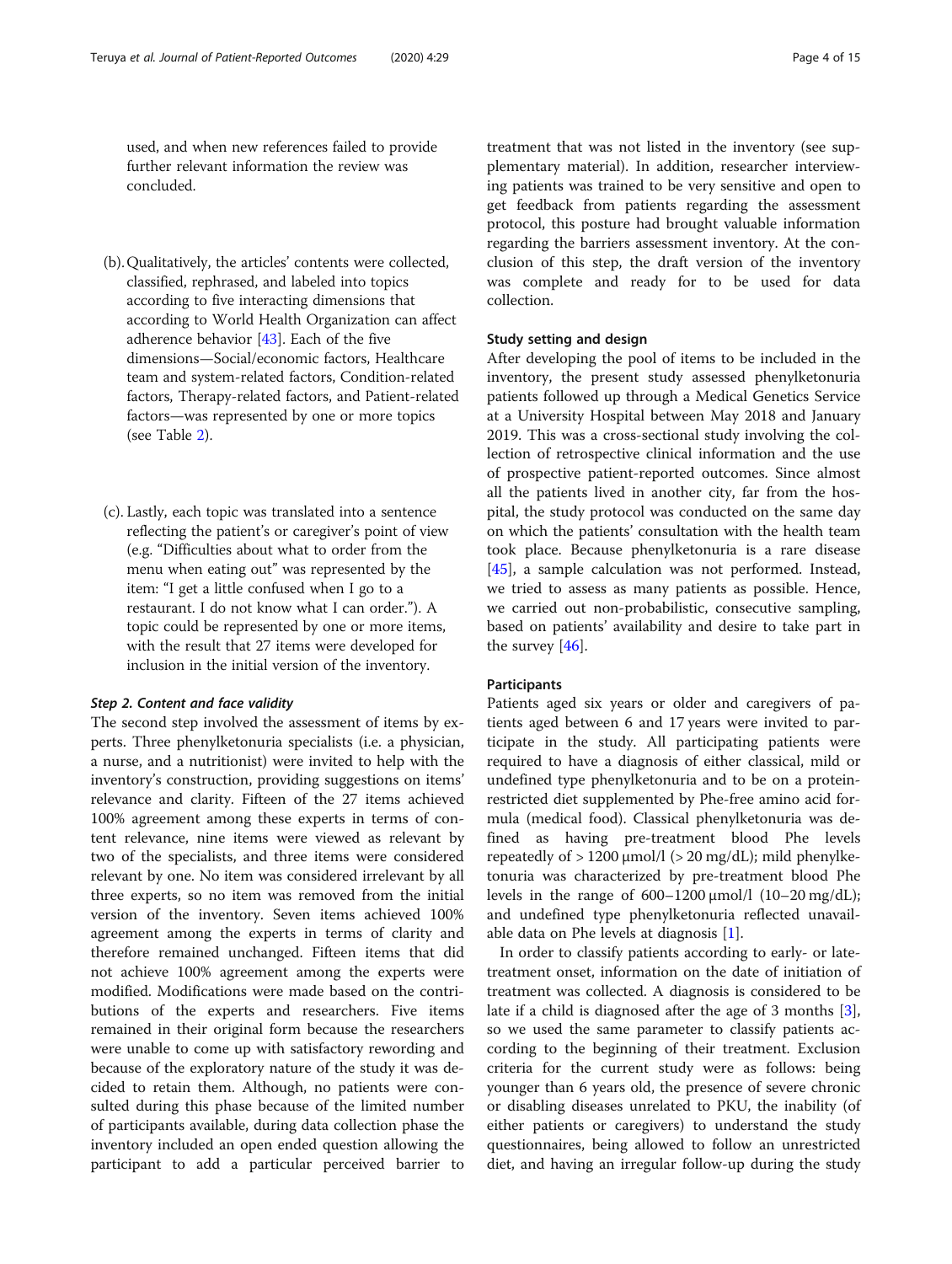period (i.e., miss appointments). During the study period, the hospital had 88 attending patients. However, 13 of them were younger than 6 years of age, three had another PKU-associated disease (one with bipolar disorder, one with Down syndrome, and one with epileptic encephalopathy), 19 had a high level of impaired general development meaning that they were unable to understand the questionnaires, eight were considering to have an irregular follow up (they failed to show up at the hospital during the study period), and one was on an unrestricted diet. Therefore, of the 88 patients who were followed up, 44 patients met the inclusion criteria and did not fall foul of the exclusion criteria. Nevertheless, once the data collection began eight no longer agreed to participate in the study, most of them citing a lack of time; one could not participate because she had not been able to sleep the night before; and 12 could not be contacted during the research period because of scheduling issues.

#### Variables and measures

#### Sociodemographic characteristics

Data on sociodemographic characteristics (e.g. age, sex, caregivers' education level, and socioeconomic status) were provided by the patient or family member and recorded on a sheet.

#### Medical data and phenylketonuria clinical variables

Retrospective and prospective information was collected from patients' medical charts. The median number of examinations performed in the last 12 months and the most recent phenylalanine level prior to the study were used to measure patient compliance.

#### Self-rated level of knowledge about the disease and dietary treatment, and perceived adherence to medical treatment<sup>1</sup>

Were collected by means of three, single item, visual analogue scales (VAS)—i.e. Disease knowledge – VAS (Patients: When you compare yourself to other phenylketonuria patients, how much would you say you know about the disease?; Proxy: When you compare yourself to others parents of patients with PKU, how much would you say you know about the disease? Nonknowledge to Excellent knowledge); Dietary knowledge – VAS (Patient: When you compare yourself to other phenylketonuria patients, how much would you say is your knowledge about the diet?; Proxy: When you compare yourself to the other parents of patients with PKU, how much would you say is your knowledge about the diet? Non-knowledge to Excellent knowledge); and Perceived adherence – VAS (Patient: When you compare yourself to other phenylketonuria patients, how much would you say your behaviors are in agreement with the medical treatment prescribed?; Proxy: When you compare yourself to other parents of patients with PKU, how much would you say your behaviors (your child's behaviors) are in agreement with the medical treatment prescribed? Disagreement to Agreement) — reproduced graphically by a 100 mm line and printed on a sheet of paper.

#### Information concerning perceived barriers to adherence to phenylketonuria treatment

This was collected using the Perceived Barriers to Phenylketonuria Treatment Inventory developed for this study. This self-report tool comes in two different versions: one for patients aged 13 years and above (Perceived Barriers to Phenylketonuria Treatment Inventory - Patient version), the other for caregivers of patients aged six to 17 years (Perceived Barriers to Phenylketonuria Treatment Inventory - Caregiver version). Includes 27 statements related to barriers to treatment, were the participant (patient or caregiver) can select the statement that best represents their experience related to treatment. The inventory includes, at end of the instrument, an open ended question allowing the participant to describe a particular perceived barrier to treatment that was not listed in the inventory.

#### Intellectual and cognitive ability (IQ)

This was assessed using the Wechsler Abbreviated Scale of Intelligence (WASI [[47](#page-14-0)];). The WASI is the most widely used IQ test for both adults and older adolescents in the world. It includes four subtests: Vocabulary, Block Design, Similarities, and Matrix Reasoning and allows Full-Scale IQ, Verbal IQ, and Performance IQ to be measured.

### Study protocol and procedures

The study protocol began with the invitation to take part in the study, providing information about the study and requesting the patient's written consent. For pediatric patients, parents' written consent and the assent of the children were requested. After that, data on sociodemographic characteristics were provided by the patient or family member. Next, self-rated level of knowledge about the disease (Disease knowledge -VAS) and its dietary treatment (Dietary knowledge - VAS), and perceived adherence to medical treatment (Perceived adherence -VAS) were collected by means of three, single visual analogue scales. The scales were completed by the person in charge of managing the patient's treatment—either the patient or the caregiver—according to the agreement between them. Information concerning perceived barriers to adherence to phenylketonuria

 $1$ The visual analogue scales items were translated from the Brazilian Portuguese to English to the present paper.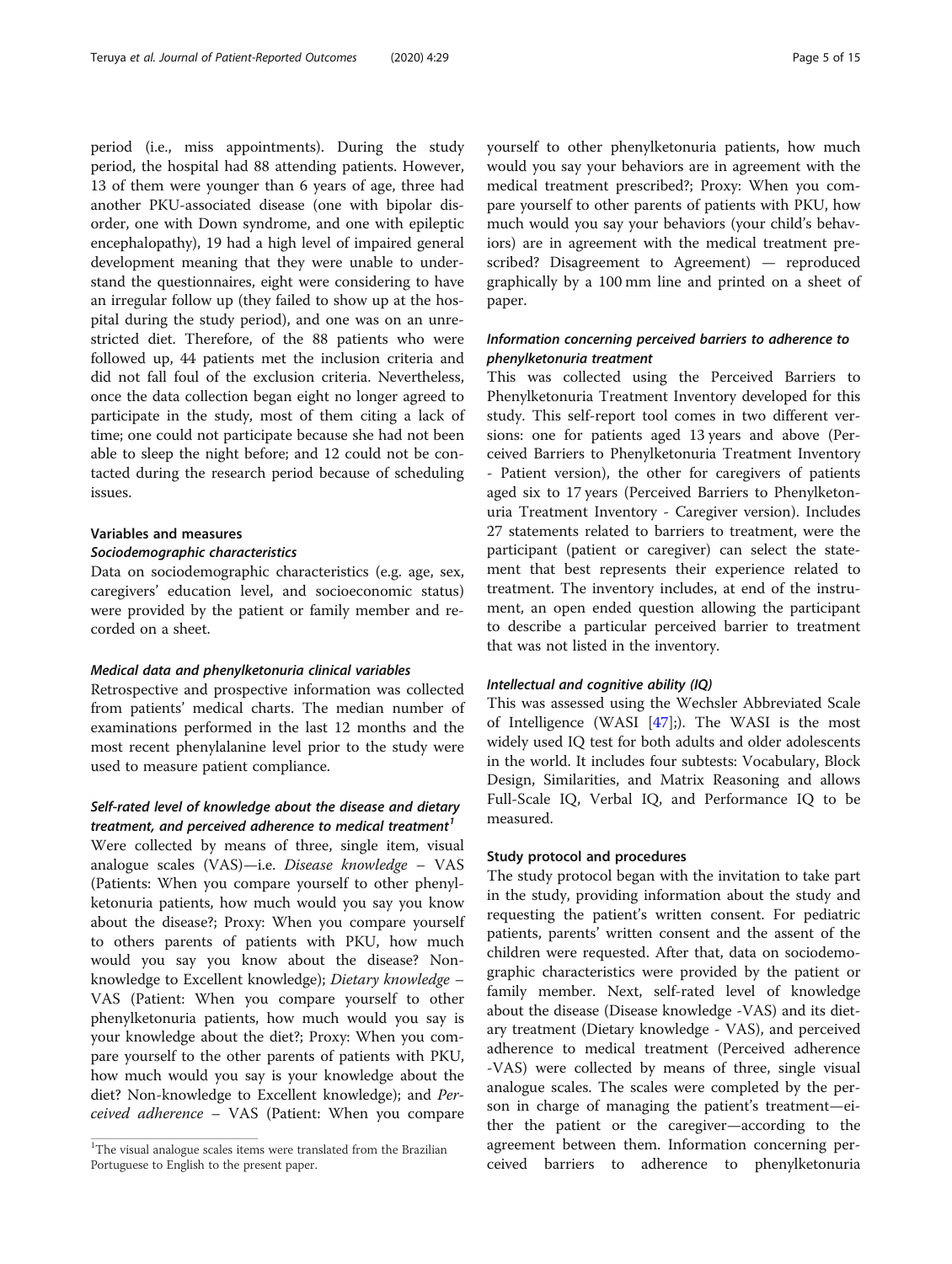treatment was also collected from either the patients aged 13 years and older (PKU Perceived Barriers to Treatment Inventory - Patient version) or the caregivers of patients aged six to 17 years (Phenylketonuria Perceived Barriers to Treatment Inventory - Caregiver version).

Lastly, in order to estimate phenylketonuria patients' intellectual and cognitive ability (IQ), the Wechsler Abbreviated Intelligence Scale (WASI) test was used. A trained psychologist administered the tests in accordance with the instructions in its manual, and agereferenced normative data from the manual validated for the Brazilian population were used to generate an estimated IQ.

Participants ideally completed the protocol in a single session of approximately 50 min. However, in some cases it took two sessions: one for the patient-reported outcome measures and another for the WASI. Once the study protocol had been completed, medical data and information were taken from the patients' medical records. In accordance with van Wegberg et al.'s [[3\]](#page-12-0) directions, adherence was classified as good when the Phe median values of a patient were between 2 and 6 mg/dL (120–  $360 \mu$ mol/L) in patients up to 12 years of age, and between 2 and 10 mg/dL (120–600 μmol/L) in patient aged 12 years or older.

#### Ethics approval and consent to participate

All aspects of the project and study were conducted in compliance with the Code of Ethics of the World Medical Association (Declaration of Helsinki). The study was approved by the Research Ethics Review Committee of the University Hospital (CAAE: 88184518.6.0000.5327). Adult patients, patients aged  $\geq 6$  years of age and parents or legal guardians of patients aged between six and 17 years were entered into the study only following their agreement and signing of their informed consent after they had been given information on the goals of the study and other relevant information. The assent of the children themselves was also requested for all pediatric patients.

#### Data processing and statistical analysis

The data were examined for missing information, outliers, and normality. Because some of the variables did not follow a normal distribution, they were expressed in terms of medians and interquartile range. The following measures were considered continuous variables: age, age of diagnosis, intelligence measurements (Full-Scale IQ, Verbal IQ, and Performance IQ), phenylalanine measures in mg/dL, VAS scores (Disease knowledge-VAS, Dietary knowledge -VAS, Perceived adherence-VAS), and Perceived Barriers to Phenylketonuria Treatment Inventory scores. Due to both the non-normality of some variables and the sample size, non-parametric tests were used. The Mann-Whitney test was used to compare the two groups in relation to each variable. Kendall's Tau-b correlation coefficient was used to analyze the association between continuous variables. Fisher's Exact test was used to compare the groups in terms of the noncontinuous variables, such as sex, current age (< 18 years of age and  $\geq 18$  years of age) classifications of PKU (classical or mild), caregivers' education ( $\leq$  4 years of education,  $\geq$  5 years of education), onset of treatment ( $\leq$  3 months of age, > 3 months of age), and adherence status (good, poor). Statistical significance was accepted at  $p <$ 0.05, and statistical analyses were performed using SPSS 18 version software (SPSS, Inc., Chicago, IL, USA).

#### Results

#### Characteristics of study participants

Twenty-three patients took part in the study. The mean age was 18.1 years  $(SD = 7.4;$  age range = 6 to 34 years). The mean age of patients under 18 years of age was 12.6 years  $(SD = 4.8)$  and among the adult patients 23.1 years  $(SD = 5.6)$ . Approximately 26% of patients had no siblings, 52% had one or two, and 22% had three or more. One patient had one sibling with phenylketonuria and one had two siblings with the same diagnosis. The median income reported was 1.5 times the minimum wage for both mothers and fathers. See details in Table [3.](#page-6-0)

#### Perceived barriers to phenylketonuria treatment

During completion of the Phenylketonuria Perceived Barrier to Treatment Inventory, we observed that one sentence was being understood in two different ways by respondents. When questioned about what they had understood by the content of item 9 (i.e. "Having the disease does not change anything in my life"), some respondents related it to adaptive coping; that is, they did not associate the item with a sense of denial of the diagnosis as was the item's intended meaning. On the other hand, some respondents did interpret it as per its intended meaning. Because of this ambiguity, item 9 was excluded from the analysis. Item 11 (i.e. "I believe that following or not following the diet makes no difference to my health") was also excluded, because it was not mentioned by any participant. Given its content, it may be that the social desirability factor was responsible for its zero score.

Scores on the Phenylketonuria Perceived Barrier to Treatment Inventory differed across patient age groups: adolescents (13–17 years of age) had a lower score ( $M =$ 4.0;  $SD = 2.5$ ,  $Mdn = 4$ ,  $IQR = 1.8-5.8$ ) compared with that of adults (18 years of age or older) ( $M = 9.7$ ; SD = 4.2; *Mdn* = 9,  $IQR = 7.3-11.8$ )  $(U = 8.000, p = 0.008)$ . The mean PKU Perceived Barriers to Treatment Inventory score for caregivers (parents of patients aged 6 to 17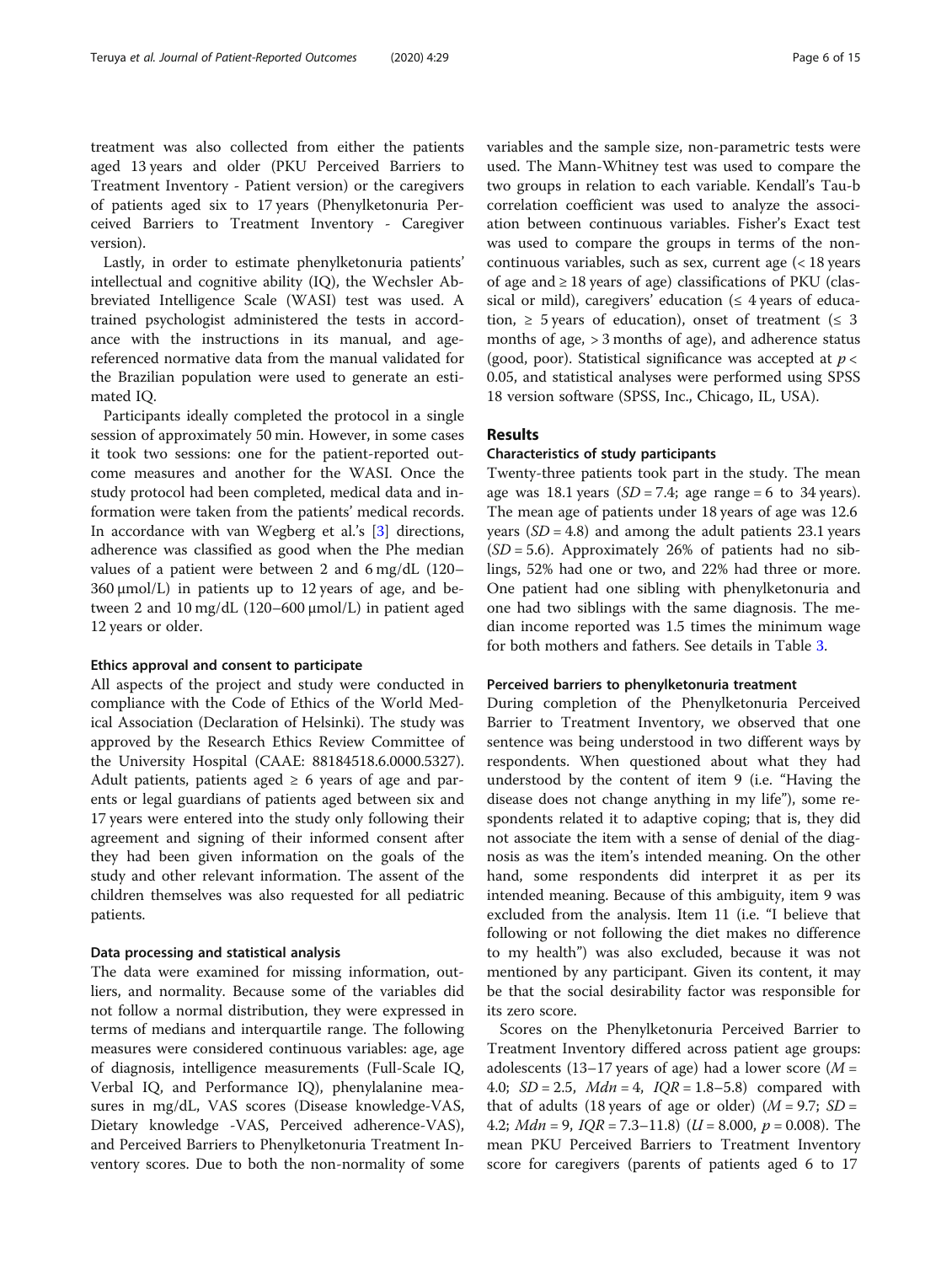<span id="page-6-0"></span>

| Table 3 Demographics characteristics of patients with Phenylketonuria in the study, according to age group |  |  |
|------------------------------------------------------------------------------------------------------------|--|--|
|                                                                                                            |  |  |

| Variable                                                          | Total sample<br>n(%) | $<$ 18 years of age ( $n = 11$ )<br>$n\ (\%)$ | $\geq$ 18 years of age (n = 12)<br>n(%) | $\overline{p}$       |
|-------------------------------------------------------------------|----------------------|-----------------------------------------------|-----------------------------------------|----------------------|
| Sex                                                               |                      |                                               |                                         | 1.000 <sup>a</sup>   |
| Woman                                                             | 9(39.1)              | 4(44.4)                                       | 5(55.6)                                 |                      |
| Man                                                               | 14 (60.9)            | 7(50.0)                                       | 7(50.0)                                 |                      |
| Mothers' level of education                                       |                      |                                               |                                         | $0.193$ <sup>a</sup> |
| 4 years or less                                                   | 8 (34.8)             | 2(25.0)                                       | 6(75.0)                                 |                      |
| 5 years or more                                                   | 15 (65.2)            | 9(60.0)                                       | 6(40.0)                                 |                      |
| Fathers' level of education ( $n = 19$ ) <sup>§</sup>             |                      |                                               |                                         | $0.319^{a}$          |
| 4 years or less                                                   | 6(31.6)              | 2(33.3)                                       | 4(66.7)                                 |                      |
| 5 years or more                                                   | 13 (68.4)            | 9(69.2)                                       | 4(30.8)                                 |                      |
| PKU Classification <sup>¥</sup>                                   |                      |                                               |                                         | $0.414^a$            |
| Classical                                                         | 11(47.8)             | 4(36.4)                                       | 7(63.6)                                 |                      |
| Mild                                                              | 12 (52.2)            | 7(58.3)                                       | 5(41.7)                                 |                      |
| Beginning of treatment                                            |                      |                                               |                                         | $0.667$ <sup>a</sup> |
| $\leq$ 3 months of age                                            | 15 (65.2)            | 8(53.3)                                       | 7(46.7)                                 |                      |
| > 3 months of age                                                 | 8 (34.8)             | 3(37.5)                                       | 5(62.5)                                 |                      |
| Current Phe Adherence( $n = 22$ ) <sup>£</sup>                    |                      |                                               |                                         | 0.198 <sup>a</sup>   |
| Good                                                              | 12 (54.5)            | 8(66.7)                                       | 4(33.3)                                 |                      |
| Poor                                                              | 10(45.5)             | 3(30.0)                                       | 7(70.0)                                 |                      |
| Current Median Phe Adherence ( $n = 22$ ) <sup>£</sup>            |                      |                                               |                                         | $0.670^{\rm a}$      |
| Good                                                              | 10(45.5)             | 6(60.0)                                       | 4(40.0)                                 |                      |
| Poor                                                              | 12 (54.5)            | 5(41.7)                                       | 7(58.3)                                 |                      |
| Current Phe level $(n = 22)^{E}$<br>mg/dL Md [IQR]                | $8.8$ [6-14.3]       | 7.3 [5.9-8.9]                                 | 13.2 [7.4-17.3]                         | $0.017^{\rm b}$      |
| Current Median Phe level ( $n = 22$ ) <sup>£</sup> mg/dL Md [IQR] | 8.3 [6.9-14.4]       | $7.8$ [5.6-8.3]                               | 13.2 [7.2-18.7]                         | 0.039 <sup>b</sup>   |

Notes: Phe Phenylalanine; Level of education = years of schooling. Current Phe level = Phe level collected prior to the study. Current Median Phe level = median of Phe level collected in the last 12 months prior to the study. § Four patients did not answer the question on the paternal educational achievement. ¥ One patient with Undefined PKU type was classified as Classical PKU. £ One patient had no information regarding recent adherence <sup>a</sup>Fisher's Exact test

<sup>a</sup>Fisher's Exact test<br><sup>b</sup>Mann-Whitney test

years) was similar to that of the adolescent group  $(M =$ 5.0;  $SD = 2.5$ ;  $Mdn = 4.0$ ,  $IQR = 4.0-6.0$ ). Eleven items in the inventory (44%) were not endorsed by any of the adolescents in the study, while those in the caregiver's group did not endorse four (16%) of the 25 items. Among the adult patients, all items were endorsed by at least some of the respondents. Frequencies for the 25 items by group are presented in detail in Table [4](#page-7-0).

Despite the differences in the percentage of items endorsed in each group, more of a consensus was observed in relation to the sentences receiving the highest agreement (see Fig. [1](#page-8-0)). Thus, item 8 (i.e. "I often have no desire to follow the diet"), item 19 (i.e. "It would be easier to take the medical food if it tasted better"), item 20 (i.e. "I think the diet is very strict"), and item 21 (i.e. "I do not think I have a disease. I just need to take care of my meals") were mentioned by 50% or more of the respondents in at least two groups. Furthermore, among adolescents item 26 (i.e. "The distance from my house to

the hospital makes it more difficult to attend medical appointments") was selected by 66.7% of this group. The same percentage of adult patients mentioned item 18 (i.e. "Sometimes I cannot resist eating foods I know are forbidden").

#### Evidence of validity: known-groups validity

To demonstrate whether a questionnaire or its items can discriminate between two groups known to differ on a variable of interest (i.e. known-groups validity), we performed the following analysis. Patients' scores<sup>2</sup> on the inventory differed across age groups  $(U = 20.000; p =$ 0.005), i.e. the adult group reported a greater number of barriers to adherence than did younger patients and their proxies. Inventory scores also differed across

<sup>&</sup>lt;sup>2</sup>Where patients are younger than 13 years old, scores correspond to the caregiver version of the inventory (proxy report).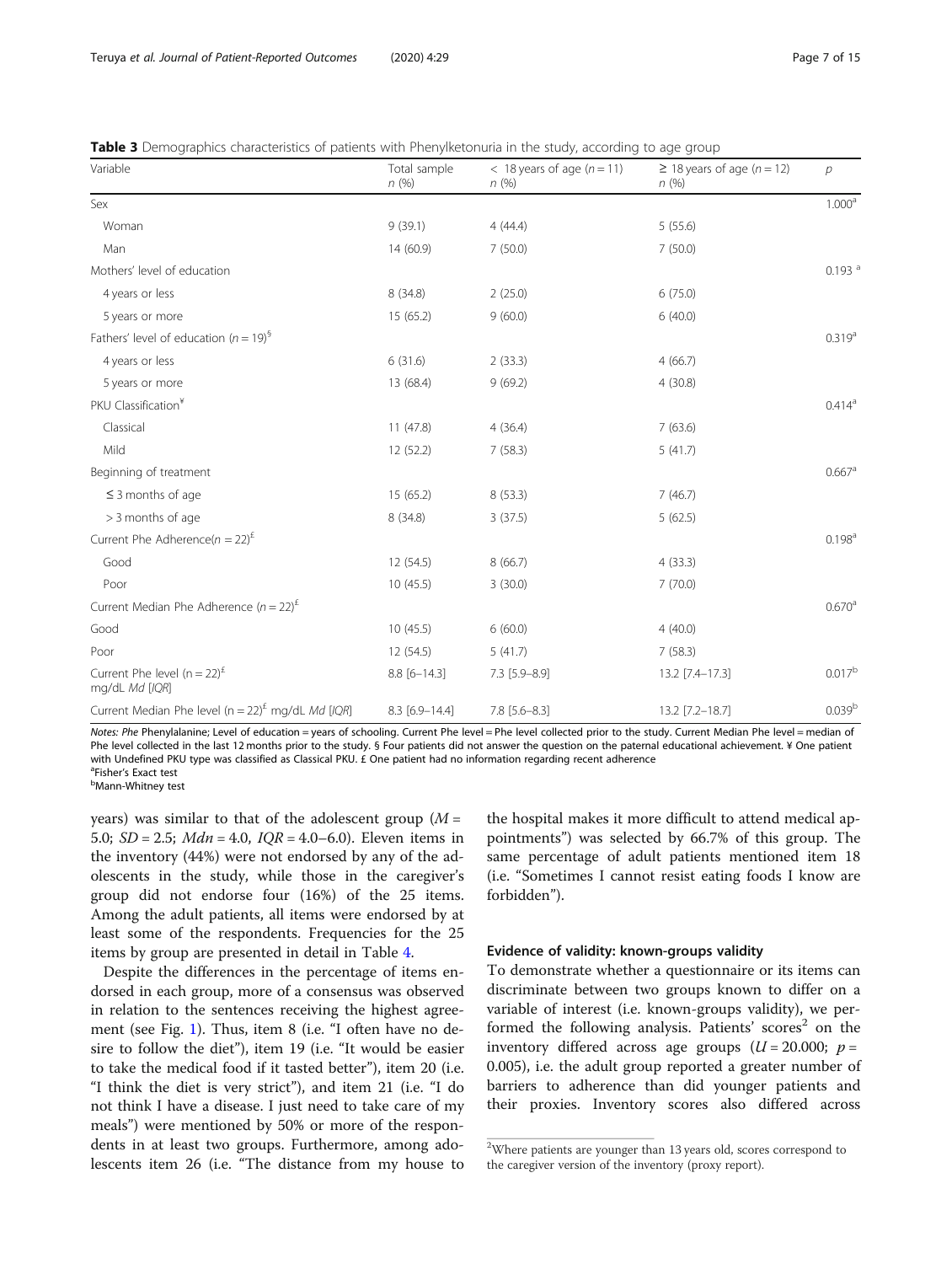<span id="page-7-0"></span>Table 4 Frequency of responses to perceived barrier to Phenylketonuria treatment by groups of adolescents, adult patients and caregivers of patients (6 to 17 y.o)

| caregrees or patients to to $\frac{1}{2}$ , $\frac{1}{2}$                                                                                     |                                                                                                                                            |                                                                      |                                                                                |                                                                                           |
|-----------------------------------------------------------------------------------------------------------------------------------------------|--------------------------------------------------------------------------------------------------------------------------------------------|----------------------------------------------------------------------|--------------------------------------------------------------------------------|-------------------------------------------------------------------------------------------|
| Phenylketonuria Perceived Barrier to<br>Treatment Inventory<br>Patient version                                                                | Phenylketonuria Perceived Barrier to<br>Treatment Inventory<br>Caregiver version                                                           | (f) % agreement to<br>item. Patients 13 to<br>17 years old $(n = 6)$ | (f) % agreement to<br>item. Patients 18<br>years of age or older<br>$(n = 12)$ | (f) %<br>agreement to<br>item.<br>Caregivers of<br>patients 6 to<br>17 y.o. $(n =$<br>11) |
| 1. I am afraid that people will treat me<br>differently or reject me if they know that I<br>have the disease.                                 | 1. I am afraid that people will treat my child<br>differently or reject him/her if they know<br>that he/she has the disease.               | (0) 0                                                                | (6) 50                                                                         | $(2)$ 18.2                                                                                |
| 2. Sometimes I hide from people that I<br>have the disease.                                                                                   | 2. Sometimes I hide from people that my<br>child has PKU.                                                                                  | (0) 0                                                                | $(5)$ 41.7                                                                     | $(1)$ 9.1                                                                                 |
| 3. Sometimes I feel ashamed to tell people<br>I have the disease.                                                                             | 3. Sometimes I feel ashamed to tell people<br>my kid has PKU.                                                                              | (0) 0                                                                | $(2)$ 16.7                                                                     | (0) 0                                                                                     |
| 4. Although I feel like going, I don't go to<br>some parties or family events because I<br>know that there will be food that I cannot<br>eat. | 4. Although we want to go to a party or<br>family event, we don't go because we know<br>that there will be food that he/she cannot<br>eat. | (0) 0                                                                | $(5)$ 41.7                                                                     | $(3)$ 27.3                                                                                |
| 5. I have questions about what the disease<br>is, what causes it, how it can harm me.                                                         | 5. I have questions about what the disease<br>is, what causes it, how it can harm him/her.                                                 | (0) 0                                                                | $(5)$ 41.7                                                                     | $(1)$ 9.1                                                                                 |
| 6. I do not understand what can happen if<br>I do not get the treatment.                                                                      | 6. I do not understand what can happen if<br>my child kid doesn't follow the treatment.                                                    | (0) 0                                                                | $(3)$ 25                                                                       | $(2)$ 18.2                                                                                |
| 7. I have questions about what I can eat,<br>which food is forbidden, which one is<br>allowed and how to control the diet.                    | 7. I have questions about what my child<br>can eat, which food is forbidden, which one<br>is allowed and how to control the diet.          | (0) 0                                                                | $(3)$ 25                                                                       | $(2)$ 18.2                                                                                |
| 8. I often have no desire to follow the diet. 8. I frequently realize that he/she doesn't                                                     | want to follow the diet.                                                                                                                   | (3) 50                                                               | $(7)$ 58.3                                                                     | $(3)$ 27.3                                                                                |
| 10. I believe that the disease can not harm<br>my health.                                                                                     | 10. I believe that the disease can not harm<br>his/her health.                                                                             | $(1)$ 16.7                                                           | $(2)$ 16.7                                                                     | $(1)$ 9.1                                                                                 |
| 12. I feel that I do not have people to<br>count on to help me follow the treatment.                                                          | 12. I feel that I don't have people to count<br>on to help me with my child's treatment.                                                   | (0) 0                                                                | $(2)$ 16.7                                                                     | $(1)$ 9.1                                                                                 |
| 13. People in my family say different<br>things about the treatment and I do not<br>know what to do.                                          | 13. Sometimes I realize we say different<br>things about the treatment to him/her and<br>we don't know what to do.                         | $(0)$ 0                                                              | $(3)$ 25                                                                       | $(1)$ 9.1                                                                                 |
| 14. I frequently have no time to prepare<br>my meals.                                                                                         | 14. I frequently have no time to prepare<br>his/her meals.                                                                                 | $(1)$ 16.7                                                           | $(3)$ 25                                                                       | $(1)$ 9.1                                                                                 |
| 15. Planning and preparing meals take a<br>lot of my time on a daily basis and so I<br>cannot fully follow the diet.                          | 15. Planning and preparing meals takes a<br>lot of my time on a daily basis and so I<br>cannot make my child fully follow the diet.        | $(1)$ 16.7                                                           | $(5)$ 41.7                                                                     | $(1)$ 9.1                                                                                 |
| 16. I get a bit confused when it comes to<br>deciding what to cook, what ingredients I<br>can use.                                            | 16. I get a little bit confused when it comes<br>to deciding what to cook, what ingredients<br>I can use.                                  | $(1)$ 16.7                                                           | $(4)$ 33.3                                                                     | (2) 18.2                                                                                  |
| 17. I get a little confused when I go to a<br>restaurant. I do not know what I can order.                                                     | 17. I get a little confused when we go to a<br>restaurant. I do not know what we can<br>order                                              | $(1)$ 16.7                                                           | $(4)$ 33.3                                                                     | $(1)$ 9.1                                                                                 |
| 18. Sometimes I cannot resist and I eat<br>foods I know are forbidden.                                                                        | 18. Sometimes I cannot resist and allow<br>him/her to eat foods I know are not<br>allowed.                                                 | $(2)$ 33.3                                                           | $(8)$ 66.7                                                                     | $(3)$ 27.3                                                                                |
| 19. It would be easier to take the formula<br>if it had a better taste.                                                                       | 19. It would be easier to make him/her<br>ingest the formula if it had a better taste.                                                     | (3) 50.0                                                             | $(11)$ 91.7                                                                    | $(8)$ 72.7                                                                                |
| 20. I think the diet is very strict. If I could<br>eat a broader range of food, it would be<br>easier.                                        | 20. I think the diet is very strict. If he/she<br>could eat a broader range of food, it would<br>be easier.                                | (0) 0                                                                | $(11)$ 91.7                                                                    | $(7)$ 63.6                                                                                |
| 21. I do not think I have a disease. I just<br>need to take care of my meals.                                                                 | 21. I do not think my kid has a disease. He/<br>she just needs to take care of what he/she<br>eats.                                        | (3) 50.0                                                             | $(7)$ 58.3                                                                     | $(4)$ 36.4                                                                                |
| 22. I do not feel anything when I don't                                                                                                       | 22. I can't see any difference in my child                                                                                                 | $(1)$ 16.7                                                           | $(5)$ 41.7                                                                     | $(2)$ 18.2                                                                                |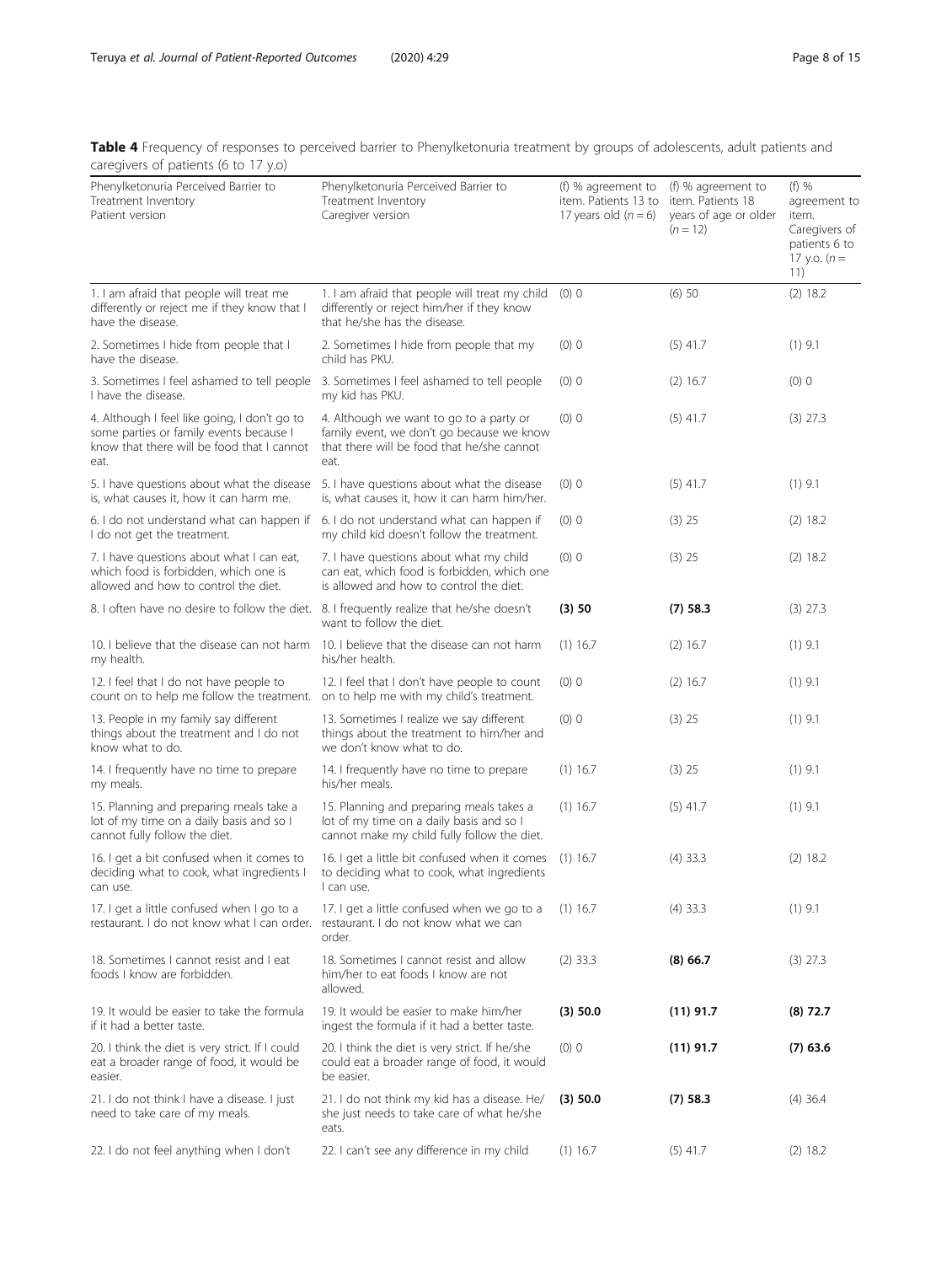<span id="page-8-0"></span>

| Table 4 Frequency of responses to perceived barrier to Phenylketonuria treatment by groups of adolescents, adult patients and |  |
|-------------------------------------------------------------------------------------------------------------------------------|--|
| caregivers of patients (6 to 17 y.o) (Continued)                                                                              |  |

| Phenylketonuria Perceived Barrier to<br>Treatment Inventory<br>Patient version                                      | Phenylketonuria Perceived Barrier to<br>Treatment Inventory<br>Caregiver version                                                 | (f) % agreement to<br>item. Patients 13 to<br>17 years old $(n=6)$ | (f) % agreement to<br>item. Patients 18<br>years of age or older<br>$(n = 12)$ | $(f)$ %<br>agreement to<br>item.<br>Caregivers of<br>patients 6 to<br>17 y.o. $(n =$<br>11) |
|---------------------------------------------------------------------------------------------------------------------|----------------------------------------------------------------------------------------------------------------------------------|--------------------------------------------------------------------|--------------------------------------------------------------------------------|---------------------------------------------------------------------------------------------|
| follow the diet and that makes me not<br>worry about the disease.                                                   | when he/she doesn't follow the diet and<br>that makes me not to worry about the<br>disease.                                      |                                                                    |                                                                                |                                                                                             |
| 23. I notice that the medical staff treats me<br>differently, as if I might not be able to<br>follow the treatment. | 23. I notice that the medical staff treats us<br>differently, as if my child and I might not be<br>able to follow the treatment. | (0) 0                                                              | $(2)$ 16.7                                                                     | $(0)$ 0                                                                                     |
| 24. I struggle to follow the treatment, but I<br>feel that the medical team does not<br>believe it.                 | 24. We struggle to follow the treatment, but (1) 16.7<br>I feel that the medical team does not<br>believe us.                    |                                                                    | $(2)$ 16.7                                                                     | $(0)$ 0                                                                                     |
| 25. I feel physicians do not believe what I<br>say and think I do not follow what they<br>instruct me to do.        | 25. I feel physicians do not believe what we (1) 16.7<br>say and they think we do not follow what<br>they instruct us to do.     |                                                                    | $(2)$ 16.7                                                                     | $(0)$ 0                                                                                     |
| 26. The distance from my house to the<br>hospital makes it more difficult to attend<br>the medical appointments.    | 26. The distance from our house to the<br>hospital makes it more difficult to attend<br>the medical appointments.                | $(4)$ 66.7                                                         | $(2)$ 16.7                                                                     | $(4)$ 36.4                                                                                  |
| 27. There are months when the formula is<br>not delivered.                                                          | 27. There are months when the formula is<br>not delivered.                                                                       | $(1)$ 16.7                                                         | $(5)$ 41.7                                                                     | $(5)$ 45.5                                                                                  |

Notes. The items were translated from the Brazilian Portuguese to English to the present paper. Following the guidelines from the International Test Commission, researchers interested in using the inventory should contact the authors to obtain the complete version of the instrument, scoring instructions and proper authorization for use

Items mentioned by ≥50% of participants are printed in bold font

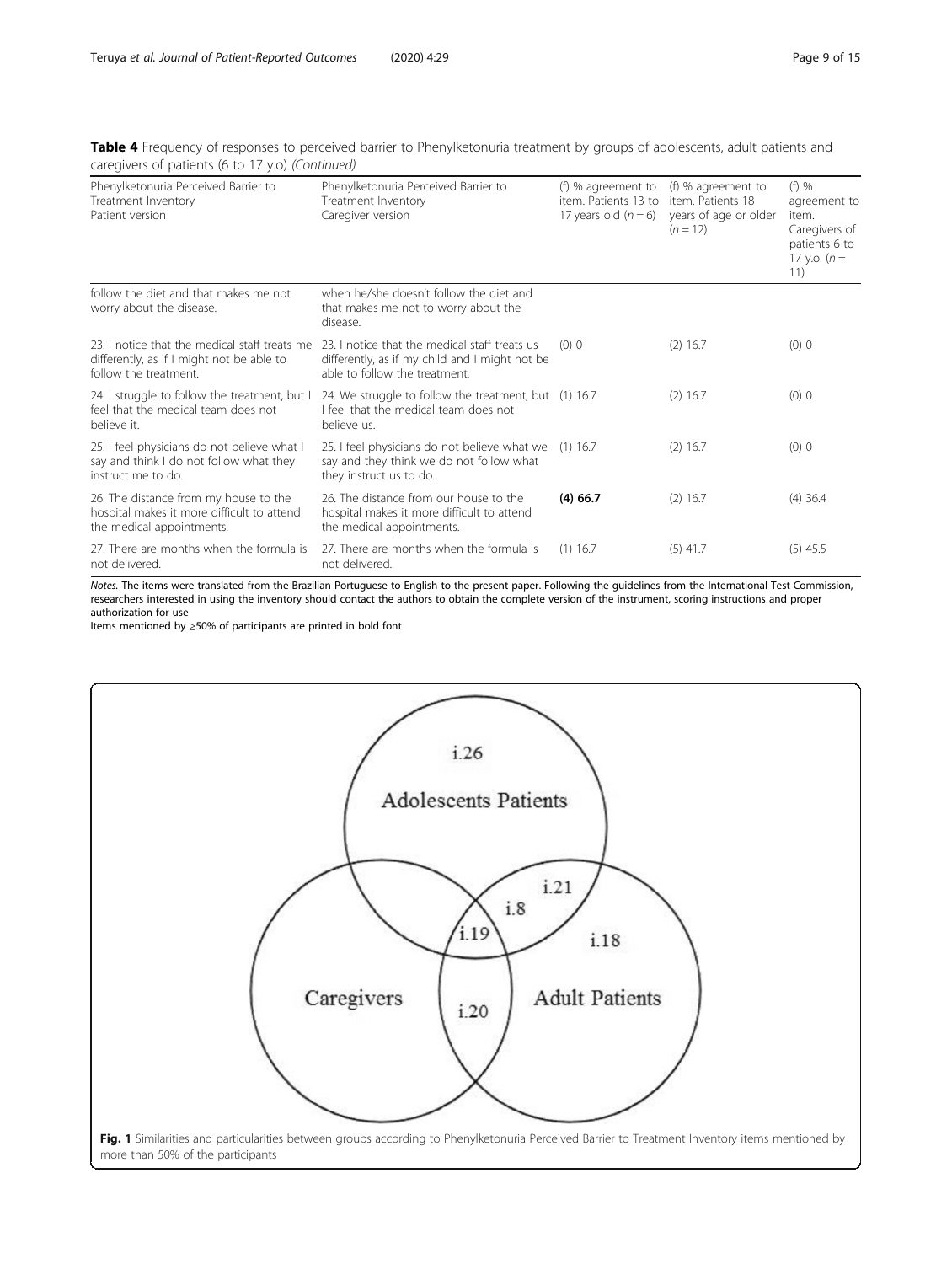<span id="page-9-0"></span>adherence status groups (measures of the most recent phenylalanine level) ( $U = 20.500$ ,  $p = 0.009$ ) (see Table 5).

When analyzing the responses of the sample divided by metabolic control, i.e. the most recent phenylalanine level collected, we found that patients considered to exhibit poor adherence agreed significantly more with items 2, 7, and 20 than did patients with good adherence. When comparing the responses of the sample divided by age group, perceptions of having questions about the disease, its causes, and its potential health impact (item 5), and the perceived high restrictiveness of the diet (item 20) were significantly more pronounced in adulthood than for adolescents and caregivers (Table [6\)](#page-10-0).

#### Evidence of validity: construct validity

To ascertain the construct validity of the inventory (all types of evidence support construct validity [[48\]](#page-14-0);), associations with criterion-related measures were tested

(correlation analysis between Phenylketonuria Perceived Barriers to Treatment Inventory and disease-relevant medical markers). The frequency of perceived barriers was positively associated with recent blood Phe concentration (Kendall's tau<sub>b</sub> = 0.40;  $p = 0.011$ ) and the median of the Phe collected 12 months prior to participating in the study (Kendall's tau<sub>b</sub> = 0.41;  $p = 0.010$ ). It was also correlated with self-reported adherence score, as measured by the Perceived adherence - VAS (Kendall's tau<sub>b</sub> = − 0.31;  $p = 0.043$ : that is, an individual's lower compliance with the behavior recommended by their health team was associated with endorsing more barriers in the inventory. In addition, correlational analysis between the Phenylketonuria Perceived Barriers to Treatment Inventory and the WASI was performed. Our hypothesis was that the instruments measure different constructs, and that deficits in intellectual and cognitive ability may lead to an increase in perceived barriers.

Table 5 Differences Phenylketonuria Perceived Barrier to Treatment Inventory scores between patients' demographic characteristics

| Variable                                                                | Phenylketonuria Perceived Barrier to Treatment Inventory scores<br>Mdn [IQR] | Mann-Whitney test<br>(p) |
|-------------------------------------------------------------------------|------------------------------------------------------------------------------|--------------------------|
| Age group                                                               |                                                                              | 20.500 (0.005)           |
| Caregivers of patients 6 to 12 and patients 13 to 17 y.o.<br>$(n = 11)$ | $4$ [3.0-5.0]                                                                |                          |
| 18 years old or older ( $n = 12$ )                                      | $9$ [7.3-11.8]                                                               |                          |
| Current Phe Adherence <sup>a</sup>                                      |                                                                              | 20.000 (0.009)           |
| Good $(n = 12)$                                                         | $4 [3.0 - 8.0]$                                                              |                          |
| Poor $(n = 10)$                                                         | $9.5$ [5.0-13.3]                                                             |                          |
| Current Median Phe Adherence <sup>a</sup>                               |                                                                              | 33.000 (0.073)           |
| Good $(n = 10)$                                                         | $4.5$ [2.8-8.5]                                                              |                          |
| Poor $(n = 12)$                                                         | 7.5 [5.0-11.8]                                                               |                          |
| Sex                                                                     |                                                                              | 46.500 (0.295)           |
| Woman $(n = 9)$                                                         | $5[3.5 - 8.0]$                                                               |                          |
| Man $(n = 14)$                                                          | 7.5 [3.8-11.3]                                                               |                          |
| Mothers' level of education                                             |                                                                              | 43.000 (0.283)           |
| 4 years or less $(n = 8)$                                               | $9[4.3 - 11.5]$                                                              |                          |
| 5 to 11 years ( $n = 15$ )                                              | $5[4.0 - 8.0]$                                                               |                          |
| Fathers' level of education <sup>b</sup>                                |                                                                              | 24.000 (0.185)           |
| 4 years or less $(n = 6)$                                               | $9 [4.5 - 11.8]$                                                             |                          |
| 5 to 11 years ( $n = 13$ )                                              | $5[3.5 - 8.0]$                                                               |                          |
| PKU Classification <sup>c</sup>                                         |                                                                              | 49.500 (0.306)           |
| Classical $(n = 11)$                                                    | $8[4.0-12]$                                                                  |                          |
| Mild $(n = 12)$                                                         | $5[3.3-9.5]$                                                                 |                          |
| Beginning of treatment                                                  |                                                                              | 59.000 (0.948)           |
| $\leq$ 3 months of age (n = 15)                                         | $7[4.0 - 10.0]$                                                              |                          |
| $>$ 3 months of age ( $n = 8$ )                                         | $5[3.3 - 10.8]$                                                              |                          |

Notes: PKU Phenylketonuria. Mdn Median. IQR Interval Interquartile Range. Phe Phenylalanine. Current Phe level = Phe level collected prior to the study. Current Median Phe level = median of Phe level collected in the last 12 months prior to the study. Level of education = years of schooling. <sup>a</sup> One patient had no information regarding recent adherence. <sup>b</sup>Four patients did not answer the question on the paternal educational achievement. <sup>C</sup> One patient with Undefined PKU type was classified as Classical PKU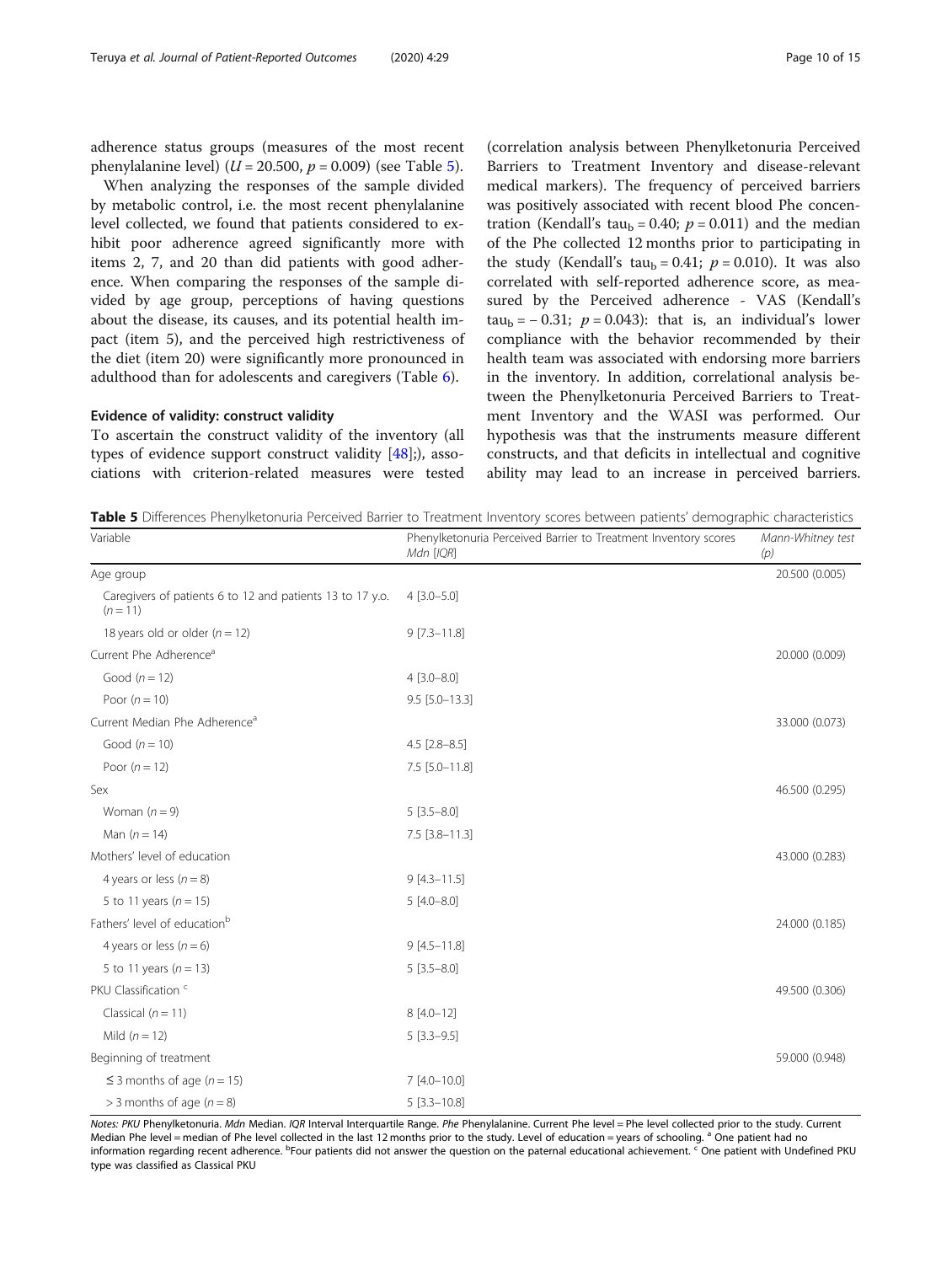| Perceived<br>barriers<br>(items) | Adherence status <sup>a</sup>               |                                      |                                          | Age group                                               |                                                |                             |  |
|----------------------------------|---------------------------------------------|--------------------------------------|------------------------------------------|---------------------------------------------------------|------------------------------------------------|-----------------------------|--|
|                                  | Good Adherence $(n =$<br>12)<br>n(%)        | Poor Adherence $(n =$<br>10)<br>n(%) | Fisher's Exact<br>test<br>$\overline{p}$ | Younger than 18 years<br>old<br>$(n = 11)$<br>$n\ (\%)$ | 18 years old or<br>older<br>$(n = 12)$<br>n(%) | Fisher's Exact<br>test<br>р |  |
|                                  | Patient-related factors                     |                                      |                                          |                                                         |                                                |                             |  |
| $\mathbf{1}$                     | 4(57.1)                                     | 3(42.9)                              | 1.000                                    | 1(14.3)                                                 | 6(85.7)                                        | 0.069                       |  |
| $\overline{2}$                   | 1(16.7)                                     | 5(83.3)                              | 0.056                                    | 1(16.7)                                                 | 5(83.3)                                        | 0.155                       |  |
| 3                                | 1(50.0)                                     | 1(50.0)                              | 1.000                                    | 0                                                       | 2(100)                                         | 0.478                       |  |
| $\overline{4}$                   | 4(57.1)                                     | 3(42.9)                              | 1.000                                    | 2(28.6)                                                 | 5(71.4)                                        | 0.371                       |  |
| 5                                | 2(40.0)                                     | 3(60.0)                              | 0.624                                    | $\mathbf 0$                                             | 5(100)                                         | 0.037                       |  |
| 6                                | 1(25.0)                                     | 3(75.0)                              | 0.293                                    | 1(25.0)                                                 | 3(75.0)                                        | 0.590                       |  |
| $\overline{7}$                   | $\overline{0}$                              | 4 (100)                              | 0.029                                    | 1(25.0)                                                 | 3(75.0)                                        | 0.590                       |  |
| 8                                | 4(40.0)                                     | 6(60.0)                              | 0.391                                    | 4(36.4)                                                 | 7(63.6)                                        | 0.414                       |  |
| 10                               | 1(33.3)                                     | 2(66.7)                              | 0.571                                    | 1(33.3)                                                 | 2(66.7)                                        | 1.000                       |  |
|                                  | Social Economic- related factors            |                                      |                                          |                                                         |                                                |                             |  |
| 12                               | 0(0)                                        | 2(100)                               | 0.195                                    | 1(33.3)                                                 | 2(66.7)                                        | 1.000                       |  |
| 13                               | 0(0)                                        | 2(100)                               | 0.195                                    | 0(0)                                                    | 3(100)                                         | 0.217                       |  |
|                                  | Treatment-related factors                   |                                      |                                          |                                                         |                                                |                             |  |
| 14                               | 1(20.0)                                     | 4(80.0)                              | 0.135                                    | 2(40.0)                                                 | 3(60.0)                                        | 1.000                       |  |
| 15                               | 2(40.0)                                     | 3(60.0)                              | 0.624                                    | 1(16.7)                                                 | 5(83.3)                                        | 0.155                       |  |
| 16                               | 2(28.6)                                     | 5(71.4)                              | 0.172                                    | 3(42.9)                                                 | 4(57.1)                                        | 1.000                       |  |
| $17\,$                           | 2(40.0)                                     | 3(60.0)                              | 0.624                                    | 1(20.0)                                                 | 4(80.0)                                        | 0.317                       |  |
| 18                               | 5(50.0)                                     | 5(50.0)                              | 1.000                                    | 3(27.3)                                                 | 8(72.7)                                        | 0.100                       |  |
| 19                               | 9(52.9)                                     | 8(47.1)                              | 1.000                                    | 7(38.9)                                                 | 11(61.1)                                       | 0.155                       |  |
| 20                               | 5(35.7)                                     | 9(64.3)                              | 0.031                                    | 4(26.7)                                                 | 11(73.3)                                       | 0.009                       |  |
|                                  | Condition-related factors                   |                                      |                                          |                                                         |                                                |                             |  |
| 21                               | 5(45.5)                                     | 6(54.6)                              | 0.670                                    | 5(41.7)                                                 | 7(58.3)                                        | 0.684                       |  |
| 22                               | 3(42.9)                                     | 4(57.1)                              | 0.652                                    | 2(28.6)                                                 | 5(71.4)                                        | 0.371                       |  |
|                                  | Health care team and system-related factors |                                      |                                          |                                                         |                                                |                             |  |
| 23                               | 0(0)                                        | 2(100)                               | 0.195                                    | 0(0)                                                    | 2(100)                                         | 0.478                       |  |
| 24                               | 1(33.3)                                     | 2(66.7)                              | 0.571                                    | 1(33.3)                                                 | 2(66.7)                                        | 1.000                       |  |
| 25                               | 1(33.3)                                     | 2(66.7)                              | 0.571                                    | 1(33.3)                                                 | 2(66.7)                                        | 1.000                       |  |
| 26                               | 3(42.9)                                     | 4(57.1)                              | 0.652                                    | 5(71.4)                                                 | 2(28.6)                                        | 0.193                       |  |
| 27                               | 4(44.4)                                     | 5(55.6)                              | 0.666                                    | 4(44.4)                                                 | 5(55.6)                                        | 1.000                       |  |

<span id="page-10-0"></span>Table 6 Frequency of agreement in each item of Phenylketonuria Perceived Barrier to Treatment Inventory according to adherence and age group

Notes. Patient adherence = phenylalanine level according to the last blood exam prior to study  $a$  One patient had no information regarding recent adherence

Statistic significances are printed in bold font

Although, no statistically significant association was found between Phenylketonuria Perceived Barriers to Treatment Inventory score and IQ scores, the associations were in the expected direction (see Table [7\)](#page-11-0).

## Discussion

The results of this study demonstrate that the Phenylketonuria Perceived Barrier to Treatment Inventory has the ability to identify perceived barriers to PKU treatment. As hypothesized, participants' scores on the inventory were correlated with objective measures used as parameters for adherence (e.g. level of phenylalanine) and results from other applied measures that evaluated related constructs (e.g. visual analogue scales on information about the disease and its treatment, and adherence), supporting its construct validity. The higher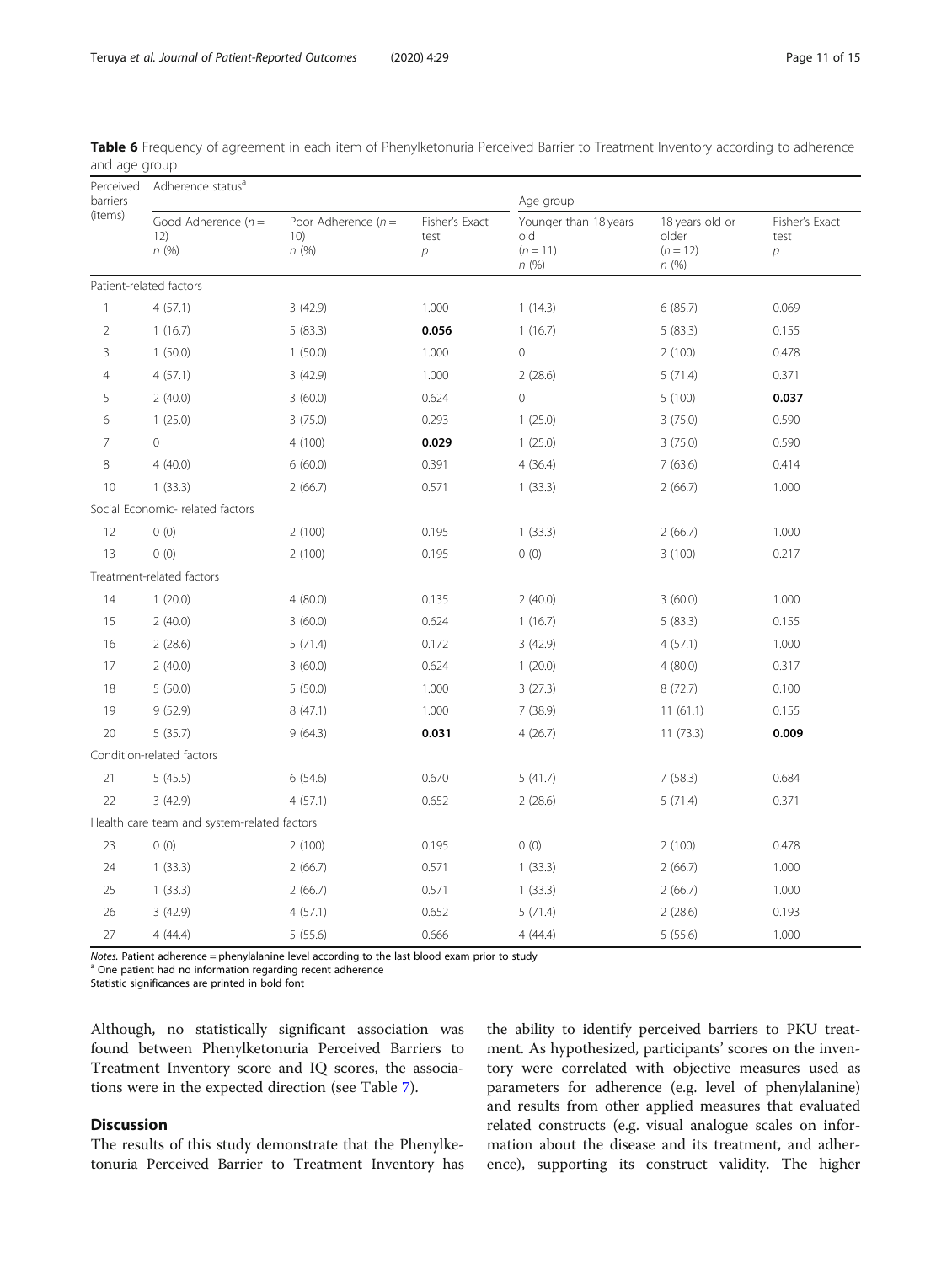<span id="page-11-0"></span>Table 7 Evidences that supports construct validity

| Variables                           | Phenylketonuria Perceived Barrier to Treatment Inventory (Score)<br>Kendall's tau-b test $(p)$ |  |  |
|-------------------------------------|------------------------------------------------------------------------------------------------|--|--|
| Phe at diagnosis ( $n = 23$ )       | 0.49(0.749)                                                                                    |  |  |
| Recent Phe $(n = 22)^a$             | 0.40(0.011)                                                                                    |  |  |
| Recent Median Phe $(n = 22)^a$      | 0.41(0.010)                                                                                    |  |  |
| Disease knowledge -VAS $(n = 23)$   | $-0.10(0.522)$                                                                                 |  |  |
| Dietary knowledge -VAS ( $n = 23$ ) | 0.03(0.873)                                                                                    |  |  |
| Perceived adherence -VAS $(n = 23)$ | $-0.31(0.043)$                                                                                 |  |  |
| Full Scale IQ $(n = 19)^{b}$        | $-0.23(0.179)$                                                                                 |  |  |
| Verbal IQ ( $n = 19$ ) b            | $-0.13(0.437)$                                                                                 |  |  |
| Performance IQ $(n = 19)^b$         | $-0.28(0.104)$                                                                                 |  |  |

N*otes. Phe* Phenylalanine. Recent Median Phe = median of the last 12 months Phe measures prior to the study<br><sup>a</sup> One patient had no information regarding recent adherence. <sup>b</sup>Four patients did not answer WASI

Statistic significances are printed in bold font

frequency of agreement on certain inventory items among the group considered to have poor adherence provides further evidence that the instrument is capable of identifying relevant barriers to treatment. The lack of association between inventory scores and performance on cognitive tests demonstrates that answers to the inventory were not related to cognitive performance or either of the IQ test constructs.

In addition, significant differences between the group of patients under 18 years of age and those over this age show evidence of known-group validity. That is, a greater number of perceived barriers were expected to be found among adults than among younger patients, since treatment management tends to be the responsibility of individuals later in life, as other studies have observed [[42\]](#page-14-0).

Considering the differences between the frequencies of certain items mentioned by patients with good and poor adherence, the results point to multidimensional determinants influencing the outcomes of treatment. Thus, for some people conflicts in interpersonal relationships, as represented by the item on not talking about the diagnosis, could be associated with discomfort with disclosing their medical condition or even fear of being stigmatized—aspects of the disease mentioned by patients in previous studies [[38,](#page-13-0) [41\]](#page-14-0).

Another correlate of insufficient adherence was poor knowledge about what constitutes an appropriate diet, also mentioned by Bik-Multanowski et al. [\[34\]](#page-13-0). This can result in a menu with less food variability, thereby increasing the chances of the patient ending up consuming food that is not allowed. A perception that their food options are greatly limited can also lead to patients overconsuming foods that require controlled intake, resulting in non-voluntary non-adherence. Such lack of information can contribute to a low variety of dietary foods being used, which in turn may give rise to the perception that the diet is much more restrictive than it actually is. On the other hand, that food options are limited is also a reality. Whether it is food prepared at home, ready meals, or menus offered in restaurants, as other studies have shown patients perceive there to be a scarcity of options [\[49\]](#page-14-0), and with individuals presenting other forms of food restriction [[50,](#page-14-0) [51\]](#page-14-0), this has an impact on their treatment.

Regarding the differences between the age groups on agreement with the inventory items, one possible explanation is the role of the main person responsible for managing the patient's treatment. For example, barriers such as having questions about their disease and the health consequences of non-adherence and perceiving there to be few available food options were not mentioned any of the adolescent participants. Thus, it is possible that the absence of such issues among younger people is associated with the fact that decisions about their treatment are still the responsibility of their caregivers.

Another result that may demonstrate the lower involvement of adolescents in decisions about their treatment is the high incidence of agreement in this group to the item concerning distance from the treatment center as a barrier. Di Ciommo et al. [\[37](#page-13-0)] mentioned that adherence behavior tends to be linked to strength of habit rather than a learned association between wrong choices and harmful consequences, and thus may result in a difficulty in understanding the requirements of the treatment.

However, in addition to obtaining the information necessary to understand their treatment requirements, patients' psychosocial and emotional factors may have a role in the process of turning knowledge into healthy attitudes [[52](#page-14-0), [53](#page-14-0)]. According to our study there was no association between perceived barriers to treatment and self-rated levels of knowledge about the disease and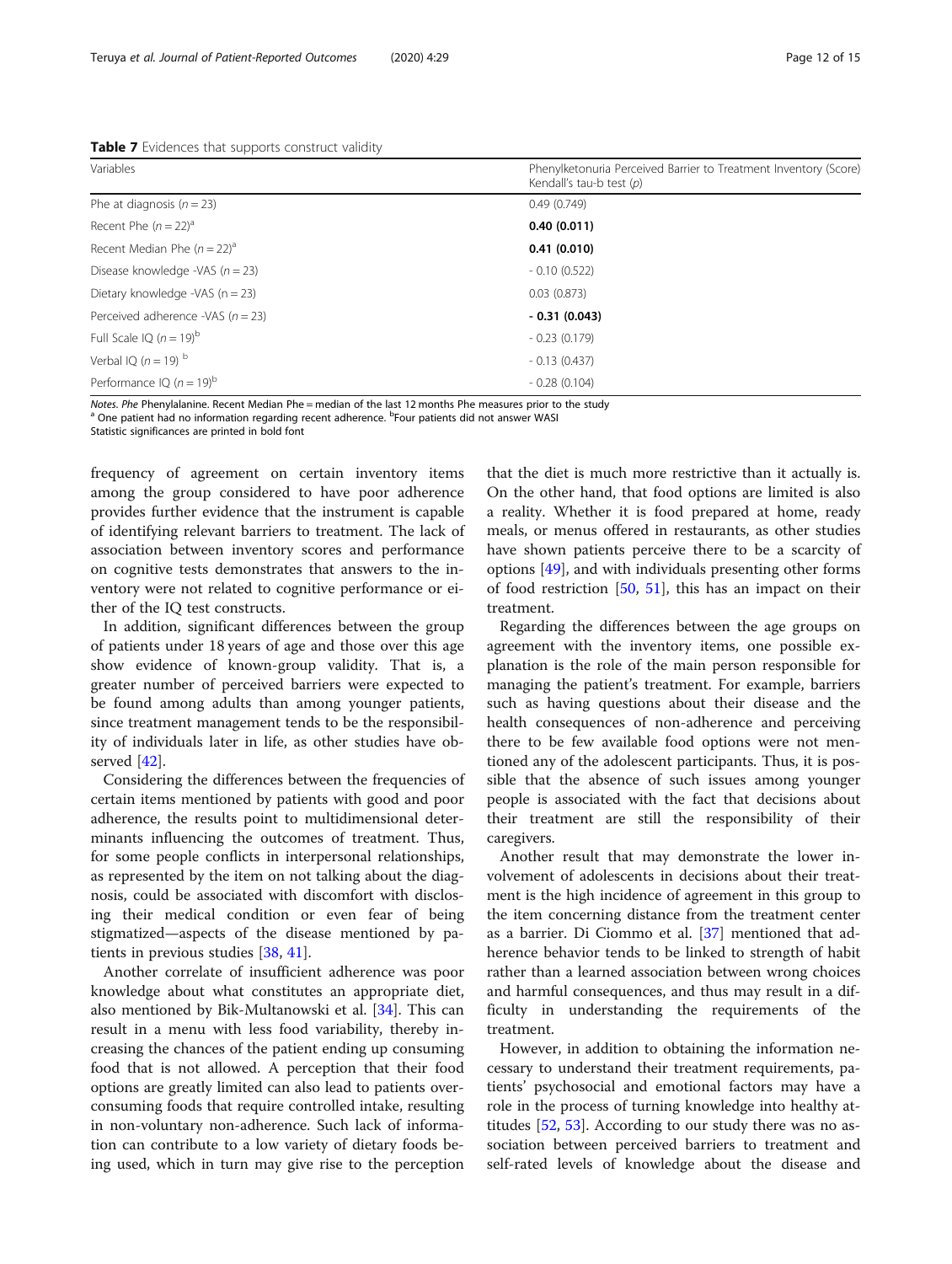<span id="page-12-0"></span>dietary treatment, suggesting that knowledge alone is not sufficient to improve adherence to phenylketonuria treatment.

Psychosocial factors may also have influenced the lack of relationship between levels of phenylalanine found in this study and dissatisfaction with the taste of medical food. This complaint is a well-known challenge in the literature [\[16](#page-13-0), [36](#page-13-0), [39](#page-13-0), [40](#page-13-0), [43](#page-14-0)], and although this item was mentioned often, agreeing with it was not associated with poor adherence to treatment.

The results presented here must be interpreted in light of some limitations. The most obvious is the restricted generalizability of the findings because of the small sample size and the fact that participants volunteered to take part in the study. Although, the final sample size in the study can not assure representativeness, we believe the characteristics of the sample included are heterogeneous enough to produce relevant information about perceived barriers. In addition, the lack of direct patient input in the early stages of the creation of the instrument, and combining responses from self-report (adolescents 13– 17) and proxy respondents (caregivers of children 6–17) in a single group in comparisons shown in Tables [5](#page-9-0) and [6,](#page-10-0) may be seen as limitations. Further, the study do not include proxy-report regarding children below 6 years old, or adults above 35, future studies may try to address this population. Lastly, Phe levels in blood—our measure of adherence to treatment—is not free from bias. Even when using values considered to be more objective, such as biomarkers, previous studies have shown that it is possible for the phenylketonuria patient to make changes to his or her diet before blood collection [[35](#page-13-0), [54\]](#page-14-0).

All things considered, the encouraging data presented here are original and innovative. We expect Phenylketonuria Perceived Barrier to Treatment Inventory to be useful in future research addressing barriers related to phenylketonuria treatment; as an outcome assessment for evaluating interventions aimed at reducing perceived barriers; and/or for training to involve patients or caregivers more actively in meal preparation or self care to achieve better adherence to treatment.

#### Conclusions

The results of this study suggest that the Phenylketonuria Perceived Barrier to Treatment Inventory has the ability to identify perceived barriers to PKU treatment. Preliminary evidence of validity suggest that the inventory may be useful in future research addressing barriers related to phenylketonuria treatment; as an outcome assessment for evaluating interventions aimed at reducing perceived barriers; and/or for training to involve patients or caregivers more actively in meal preparation or self care to achieve better adherence to treatment. These

results support the need for further research on barriers perceived by PKU patients.

#### Supplementary information

Supplementary information accompanies this paper at [https://doi.org/10.](https://doi.org/10.1186/s41687-020-00194-w) [1186/s41687-020-00194-w](https://doi.org/10.1186/s41687-020-00194-w).

Additional file 1.

#### Abbreviations

PKU: Phenylketonuria; PAH: Phenylalanine hydroxylase; Phe: Phenylalanine; VAS: Visual analogue scales; WASI: Wechsler Abbreviated Scale of Intelligence; IQ: Intellectual and cognitive ability

#### Acknowledgements

We thank the Medical Genetics Service, Hospital de Clínicas de Porto Alegre, Rio Grande do Sul, Brazil for the support to develop the study.

#### Authors' contributions

KIT and ER provided the concept for the study. ER and IVDS performed the project administration. KIT conducted the recruitment process and acquired the data. KIT and ER conducted the formal analysis. ER and IVDS provided the resources and supervised the process. KIT and ER wrote the original draft. The authors read and approved the final manuscript.

#### Funding

This study was supported by the grants from Conselho Nacional de Desenvolvimento Científico e Tecnológico (CNPq), Brazil.

#### Availability of data and materials

The data that support the findings of this study are available from the corresponding author upon reasonable request.

#### Ethics approval and consent to participate

This study has been conducted in strict accordance with the ethical guidelines in the Declaration of Helsinki and approved by the Research Ethics Review Committee of the University Hospital (CAAE: 88184518.6.0000.5327).

Adult patients, patients aged  $\geq 6$  years of age and parents or legal guardians of patients aged between six and 17 years were entered into the study only following their agreement and signing of their informed consent after they had been given information on the goals of the study and other relevant information. The assent of the children themselves was also requested for all pediatric patients.

#### Competing interests

KIT, ER and IVDS have no conflicts of interest that are directly relevant to the content of this article.

#### Author details

<sup>1</sup>Institute of Psychology, Universidade Federal do Rio Grande do Sul. Rua Ramiro Barcelos, 2600 (sala 219), Porto Alegre, Rio Grande do Sul 90035003, Brazil. <sup>2</sup>Department of Genetics, Universidade Federal do Rio Grande do Sul Porto Alegre, Rio Grande do Sul, Brazil.

#### Received: 21 August 2019 Accepted: 2 April 2020 Published online: 01 May 2020

#### References

- 1. Blau, N., van Spronsen, F. J., & Levy, H. L. (2010). Phenylketonuria. Lancet, 376(9750), 1417–1427. [https://doi.org/10.1016/S0140-6736\(10\)60961-0](https://doi.org/10.1016/S0140-6736(10)60961-0).
- 2. van Spronsen, F. J., & Bélanger-Quintana, B. (2011). Outcomes of phenylketonuria with relevance to follow-up. JIMD Report, 1, 49–55. [https://](https://doi.org/10.1007/8904_2011_16) [doi.org/10.1007/8904\\_2011\\_16.](https://doi.org/10.1007/8904_2011_16)
- 3. van Wegberg, A. M. J., MacDonald, A., Ahring, K., et al. (2017). The complete European guidelines on phenylketonuria: Diagnosis and treatment. Orphanet Journal of Rare Diseases, 12(1), 162. [https://doi.org/10.1186/s13023-](https://doi.org/10.1186/s13023-017-0685-2) [017-0685-2](https://doi.org/10.1186/s13023-017-0685-2).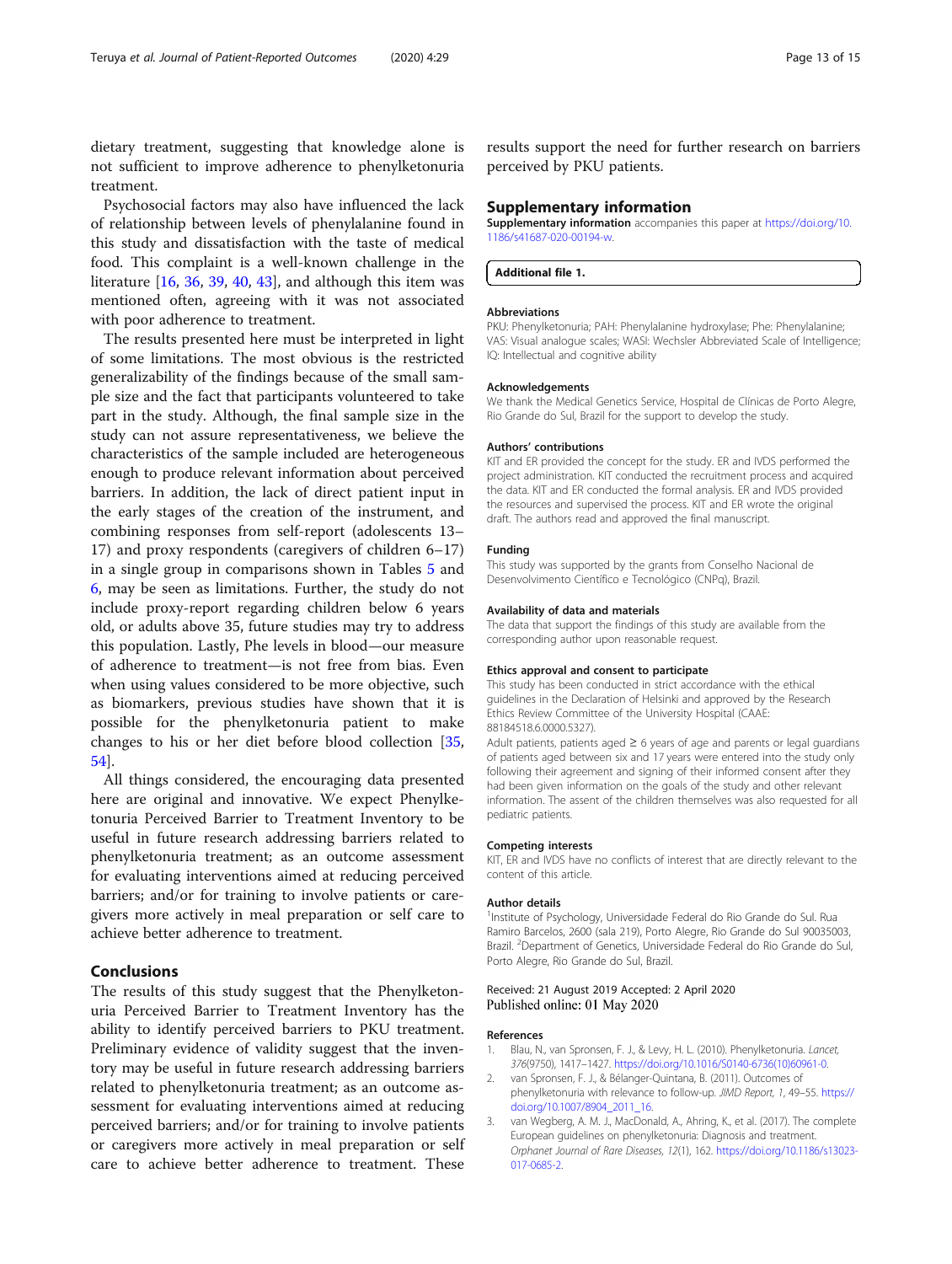- <span id="page-13-0"></span>4. van Spronsen, F. J. (2010). Phenylketonuria: A 21st century perspective. Nature Reviews. Endocrinology, 6, 509–514. [https://doi.org/10.1038/nrendo.](https://doi.org/10.1038/nrendo.2010.125) [2010.125.](https://doi.org/10.1038/nrendo.2010.125)
- 5. Prince, A. P., McMurry, M. P., & Buist, N. R. M. (1997). Treatment products and approaches for phenylketonuria: Improved palatability and flexibility demonstrate safety, efficacy and acceptance in US clinical trials. Journal of Inherited Metabolic Disease, 20(4), 486–498. [https://doi.org/10.1023/a:](https://doi.org/10.1023/a:1005337126669) [1005337126669](https://doi.org/10.1023/a:1005337126669).
- 6. Ahring, K., Bélanger-Quintana, A., Dokoupil, K., et al. (2010). Blood phenylalanine control in phenylketonuria: A survey of 10 European centres. European Journal of Clinical Nutrition, 65(2), 275–278. [https://doi.org/10.1038/](https://doi.org/10.1038/ejcn.2010.258) [ejcn.2010.258.](https://doi.org/10.1038/ejcn.2010.258)
- 7. Antshel, K. M., Brewster, S., & Waisbren, S. E. (2004). Child and parent attributions in chronic pediatric conditions: Phenylketonuria (PKU) as an exemplar. Journal of Child Psychology and Psychiatry, 45(3), 622–630. [https://](https://doi.org/10.1111/j.1469-7610.2004.00251.x) [doi.org/10.1111/j.1469-7610.2004.00251.x.](https://doi.org/10.1111/j.1469-7610.2004.00251.x)
- 8. Jurecki, E. R., Cederbaumb, S., Kopesky, J., et al. (2017). Adherence to clinic recommendations among patients with phenylketonuria in the United States. Molecular Genetics and Metabolism, 120, 190–197. [https://doi.org/10.](https://doi.org/10.1016/j.ymgme.2017.01.001) [1016/j.ymgme.2017.01.001.](https://doi.org/10.1016/j.ymgme.2017.01.001)
- Thimm, E., Schmidt, L. E., Heldt, K., & Spiekerkoetter, U. (2013). Health-related quality of life in children and adolescents with phenylketonuria: Unimpaired HRQoL in patients but feared school failure in parents. Journal of Inherited Metabolic Disease, 36, 767–772. [https://doi.org/10.1007/s10545-012-9566-y.](https://doi.org/10.1007/s10545-012-9566-y)
- 10. Walter, J. H., White, F. J., Hall, S. K., et al. (2002). How practical are recommendations for dietary control in phenylketonuria? Lancet., 360, 55– 57. [https://doi.org/10.1016/S0140-6736\(02\)09334-0.](https://doi.org/10.1016/S0140-6736(02)09334-0)
- 11. Walter, J. H., & White, F. J. (2004). Blood phenylalanine control in adolescents with PKU. International Journal of Adolescent Medicine and Health, 16(1), 41– 45. [https://doi.org/10.1515/IJAMH.2004.16.1.41.](https://doi.org/10.1515/IJAMH.2004.16.1.41)
- 12. Vieira, T. A., Nalin, T., Krug, B. C., Bittar, C. M., Netto, C. B. O., & Schwartz, I. V. D. (2015). Adherence to treatment of phenylketonuria. JIEMS., 1-7. [https://](https://doi.org/10.1177/2326409815579861) [doi.org/10.1177/2326409815579861.](https://doi.org/10.1177/2326409815579861)
- 13. Vieira Neto, E., Maia Filho, H. S., Monteiro, C. B., et al. (2018). Quality of life and adherence to treatment in early-treated Brazilian phenylketonuria pediatric patients. Brazilian Journal of Medical and Biological Research, 51(2), 1–10. <https://doi.org/10.1590/1414-431X20176709>.
- 14. MacDonald, A., van Rijn, M., Feillet, F., et al. (2012). Adherence issues in inherited metabolic disorders treated by low natural protein diets. Annals of Nutrition & Metabolism, 61(4), 289–295. <https://doi.org/10.1159/000342256>.
- 15. MacDonald, A., Gokmen-Ozel, H., van Rijn, M., & Burgard, P. (2010). The reality of dietary compliance in the management of phenylketonuria. Journal of Inherited Metabolic Disease, 33, 665–670. [https://doi.org/10.1007/](https://doi.org/10.1007/s10545-010-9073-y) [s10545-010-9073-y.](https://doi.org/10.1007/s10545-010-9073-y)
- 16. Mira, N. V. M., & Marquez, U. M. L. (2000). Importância do diagnóstico e tratamento da Fenilcetonúria. Rev Saúde Pública, 34(1), 86–96 [http://](http://www.scielo.br/pdf/rsp/v34n1/1387.pdf) [wwwscielobr/pdf/rsp/v34n1/1387pdf](http://www.scielo.br/pdf/rsp/v34n1/1387.pdf) Acessed 15 Jan 2019.
- 17. Gerend, M. A., Shepherd, M. A., & Shepherd, J. E. (2013). The multidimensional nature of perceived barriers: Global versus practical barriers to HPV vaccination. Health Psychology, 32(4), 361-369. [https://doi.](https://doi.org/10.1037/a0026248) [org/10.1037/a0026248](https://doi.org/10.1037/a0026248).
- 18. Lou, F., & Shang, S. (2017). Attitudes towards pain management in hospitalized cancer patients and their influencing factors. Chinese Journal of Cancer Research, 29(1), 75–85. [https://doi.org/10.21147/j.issn.1000-9604.2017.](https://doi.org/10.21147/j.issn.1000-9604.2017.01.09) [01.09.](https://doi.org/10.21147/j.issn.1000-9604.2017.01.09)
- 19. Yates, P. M., Edwards, H. E., Nash, R. E., et al. (2002). Barriers to effective cancer pain management: A survey of hospitalized cancer patients in Australia. Journal of Pain and Symptom Management, 23(5), 393–405. [https://](https://doi.org/10.1016/S0885-3924(02)00387-1) [doi.org/10.1016/S0885-3924\(02\)00387-1](https://doi.org/10.1016/S0885-3924(02)00387-1).
- 20. Becker, H., Stuifbergen, A. K., & Sands, D. (1991). Development of a scale to measure barriers to health promotion activities among persons with disabilities. American Journal of Health Promotion, 5(6), 449–454. [https://doi.](https://doi.org/10.4278/0890-1171-5.6.449) [org/10.4278/0890-1171-5.6.449.](https://doi.org/10.4278/0890-1171-5.6.449)
- 21. Champion, V. L. (1988). Attitudinal variables related to intention, frequency and proficiency of breast self-examination in women 35 and over. Research in Nursing & Health, 11(5), 283–291. [https://doi.org/10.1002/nur.4770110503.](https://doi.org/10.1002/nur.4770110503)
- 22. Dehghani-Tafti, A., Mahmoodabad, S. S. M., Morowatisharifabad, M. A., et al. (2015). Determinants of self-Care in Diabetic Patients Based on health belief model. Global Journal of Health Science, 7(5), 33–42 [https://www.ncbi.nlm.](https://www.ncbi.nlm.nih.gov/pmc/articles/PMC4803867/pdf/GJHS-7-33.pdf) [nih.gov/pmc/articles/PMC4803867/pdf/GJHS-7-33.pdf](https://www.ncbi.nlm.nih.gov/pmc/articles/PMC4803867/pdf/GJHS-7-33.pdf). Accessed 18 Jan 2019.
- 23. Dempster, N. R., Wildman, B. G., Masterson, T. L., & Omlor, G. J. (2017). Understanding treatment adherence with the health belief model in children with cystic fibrosis. Health Education & Behavior, 45(3), 435–443. [https://doi.org/10.1177/1090198117736346.](https://doi.org/10.1177/1090198117736346)
- 24. Hershey, J. C., Morton, B. G., Davis, J. B., & Reichgott, M. J. (1980). Patient compliance with antihypertensive medication. American Journal of Public Health, 70(10), 1081–1089 [https://www.ncbi.nlm.nih.gov/pmc/articles/](https://www.ncbi.nlm.nih.gov/pmc/articles/PMC1619527/pdf/amjph00683-0043.pdf) [PMC1619527/pdf/amjph00683-0043.pdf.](https://www.ncbi.nlm.nih.gov/pmc/articles/PMC1619527/pdf/amjph00683-0043.pdf) Accessed 19 Feb 2019.
- 25. Hyman, R. B., Baker, S., Ephraim, R., Moadel, A., & Philip, J. (1994). Health belief model variables as predictors of screening mammography utilization. Journal of Behavioral Medicine, 17(4), 391–406. [https://doi.org/10.1007/](https://doi.org/10.1007/BF01858010) [BF01858010.](https://doi.org/10.1007/BF01858010)
- 26. Dima, A. L., Schweitzer, A. M., Diaconiţǎ, R., Remor, E., & Wanless, R. S. (2013). Adherence to ARV medication in Romanian young adults: Self-reported behaviour and psychological barriers. Psychology, Health & Medicine, 18(3), 343–354. <https://doi.org/10.1080/13548506.2012.722648>.
- 27. Remor, E. (2011). Predictors of treatment difficulties and satisfaction with haemophilia therapy in adult patients. Haemophilia., 17, e901-e905. [https://](https://doi.org/10.1111/j.1365-2516.2011.02578.x) [doi.org/10.1111/j.1365-2516.2011.02578.x.](https://doi.org/10.1111/j.1365-2516.2011.02578.x)
- 28. Rosenstock, I. M. (1974). The health belief model and preventive health behavior. Health Education Monographs, 2(4), 354–386. [https://doi.org/10.](https://doi.org/10.1177/109019817400200405) [1177/109019817400200405](https://doi.org/10.1177/109019817400200405).
- 29. Rosenstock, I. M. (1974). Historical origins of the health belief model. Health Education Monographs, 2(4), 328–335. [https://doi.org/10.1177/](https://doi.org/10.1177/109019817400200403) [109019817400200403](https://doi.org/10.1177/109019817400200403).
- 30. Tripp, M. K., Diamond, P. M., Vernon, S. W., Swank, P. R., Dolan Mullen, P., & Gritz, E. R. (2013). Measures of parents' self-efficacy and perceived barriers to children's sun protection: Construct validity and reliability in melanoma survivors. Health Education Research, 28(5), 828–842. [https://doi.org/10.1093/](https://doi.org/10.1093/her/cys114) [her/cys114.](https://doi.org/10.1093/her/cys114)
- 31. de Vries, A. E., van der Wal, M. H. L., Nieuwenhuis, M. M. V., et al. (2013). Perceived barriers of heart failure nurses and cardiologists in using clinical decision support systems in the treatment of heart failure patients. BMC Medical Informatics and Decision Making, 13(54), 1–8 [https://www.ncbi.nlm.](https://www.ncbi.nlm.nih.gov/pmc/articles/PMC3651365/pdf/1472-6947-13-54.pdf) [nih.gov/pmc/articles/PMC3651365/pdf/1472-6947-13-54.pdf.](https://www.ncbi.nlm.nih.gov/pmc/articles/PMC3651365/pdf/1472-6947-13-54.pdf) Accessed 21 Feb 2019.
- 32. Ramezankhani, A., Soori, H., Alhani, F., & Goudarzi, A. M. (2015). Design and development of a scale of perceived barriers to self-care in patients with type 2 diabetes mellitus: An exploratory factor analysis. Electronic Physician, 7(7), 1486–1493. [https://doi.org/10.19082/1486.](https://doi.org/10.19082/1486)
- 33. Almeida-Brasil, C. C., Nascimento, E., Silveira, M. R., Bonolo-Palmira, F., & Ceccato, M. G. B. (2019). New patient-reported outcome measure to assess perceived barriers to antiretroviral therapy adherence: The PEDIA scale. Cad Saúde Pública, 35(5), e00184218. <https://doi.org/10.1590/0102-311x00184218>.
- 34. Bik-Multanowski, M., Didycz, B., Mozrzymas, R., et al. (2008). Quality of life in noncompliant adults with phenylketonuria after resumption of the diet. Journal of Inherited Metabolic Disease, 31(S2), 415–418. [https://doi.org/10.](https://doi.org/10.1007/s10545-008-0978-7) [1007/s10545-008-0978-7](https://doi.org/10.1007/s10545-008-0978-7).
- 35. Bilginson, C., Waltzman, N., Leonard, C. O., & Ernst, S. L. (2005). Living with phenylketonuria: Perspectives of patients and their families. Journal of Inherited Metabolic Disease, 28, 639–649. [https://doi.org/10.1007/s10545-005-4478-8.](https://doi.org/10.1007/s10545-005-4478-8)
- 36. Bosch, A. M., Burlina, A., Cunningham, A., et al. (2015). Assessment of the impact of phenylketonuria and its treatment on quality of life of patients and parents from seven European countries. Orphanet Journal of Rare Diseases. [https://doi.org/10.1186/s13023-015-0294-x.](https://doi.org/10.1186/s13023-015-0294-x)
- 37. Di Ciommo, V., Forcella, E., & Cotugno, G. (2012). Living with phenylketonuria from the point of view of children, adolescents, and young adults. Journal of Developmental and Behavioral Pediatrics, 33(3), 229–235. [https://doi.org/10.1097/dbp.0b013e3182460d8a.](https://doi.org/10.1097/dbp.0b013e3182460d8a)
- 38. Diesen, P. S., Wiig, I., Grut, L., & Kase, B. F. (2015). Betwixt and between being healthy and ill: The stigma experienced by young adults with phenylketonuria. Scandinavian Journal of Disability Research, 17(4), 321–334. [https://doi.org/10.1080/15017419.2014.941003.](https://doi.org/10.1080/15017419.2014.941003)
- 39. Ievers-Landis, C. E., Hoff, A. L., Brez, C., Cancilliere, M. K., Mcconnell, J., & Kerr, D. (2005). Situational analysis of dietary challenges of the treatment regimen for children and adolescents with phenylketonuria and their primary caregivers. Developmental and Behavioral Pediatrics, 26(3), 186–193.
- 40. Kemper, A. R., Brewer, C. A., & Singh, R. H. (2010). Perspectives on dietary adherence among women with inborn errors of metabolism. Journal of the American Dietetic Association, 110(2), 247–252. [https://doi.org/10.1016/j.jada.](https://doi.org/10.1016/j.jada.2009.10.030) [2009.10.030.](https://doi.org/10.1016/j.jada.2009.10.030)